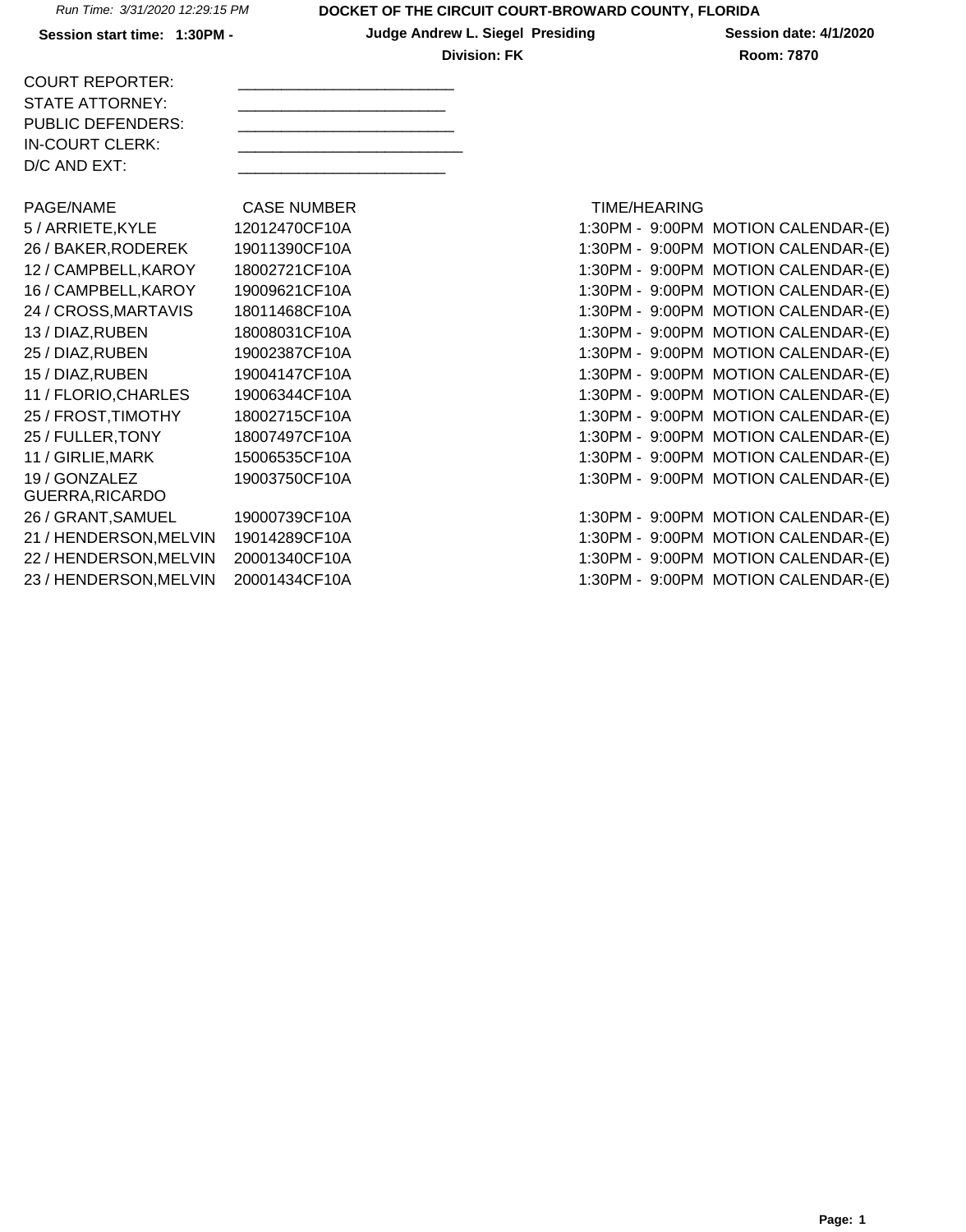**Session start time: 1:30PM - Judge Andrew L. Siegel Presiding Session date: 4/1/2020**

| 4 / HERNANDEZ, ANDREW            | 19012114CF10A | 1:30PM - 9:00PM MOTION CALENDAR-(E) |
|----------------------------------|---------------|-------------------------------------|
| 21 / HILLARD, TERAL              | 19013620CF10A | 1:30PM - 9:00PM MOTION CALENDAR-(E) |
| 27 / HILLIARD, TERAL             | 19014403CF10A | 1:30PM - 9:00PM MOTION CALENDAR-(E) |
| 22 / HILLIARD, TERAL             | 20000115CF10A | 1:30PM - 9:00PM MOTION CALENDAR-(E) |
| 19 / JACKSON, RONALD             | 19007680CF10A | 1:30PM - 9:00PM MOTION CALENDAR-(E) |
| 5 / JEAN BAPTISTE, JEAN          | 20002159CF10A | 1:30PM - 9:00PM MOTION CALENDAR-(E) |
| 8 / JOHNSON, DERRIAN             | 19011437CF10A | 1:30PM - 9:00PM MOTION CALENDAR-(E) |
| 9 / JOHNSON, DERRIAN             | 19011627CF10A | 1:30PM - 9:00PM MOTION CALENDAR-(E) |
| 9 / JOHNSON, DERRIAN             | 19013001CF10A | 1:30PM - 9:00PM MOTION CALENDAR-(E) |
| 10 / JOHNSON, DERRIAN            | 19013002CF10A | 1:30PM - 9:00PM MOTION CALENDAR-(E) |
| 10 / JOHNSON, DERRIAN            | 19013003CF10A | 1:30PM - 9:00PM MOTION CALENDAR-(E) |
| 23 / JOSEPH, ANDRE               | 18001191CF10A | 1:30PM - 9:00PM MOTION CALENDAR-(E) |
| 24 / JOSEPH, ANDRE               | 19005078CF10A | 1:30PM - 9:00PM MOTION CALENDAR-(E) |
| 19 / JOSEPH, ANDRE               | 19007496CF10A | 1:30PM - 9:00PM MOTION CALENDAR-(E) |
| 13 / JOSEPH, JIVONNI             | 19000225CF10A | 1:30PM - 9:00PM MOTION CALENDAR-(E) |
| 14 / JOSEPH, JIVONNI             | 19001433CF10A | 1:30PM - 9:00PM MOTION CALENDAR-(E) |
| 15 / JOSEPH, JIVONNI             | 19004648CF10A | 1:30PM - 9:00PM MOTION CALENDAR-(E) |
| 12 / LAVEAU, RICHARD             | 16014483CF10A | 1:30PM - 9:00PM MOTION CALENDAR-(E) |
| 16 / LAVEAU, RICHARD             | 19006755CF10A | 1:30PM - 9:00PM MOTION CALENDAR-(E) |
| 17 / LAVEAU, RICHARD             | 20002177CF10A | 1:30PM - 9:00PM MOTION CALENDAR-(E) |
| 18 / LINHART, TIMOTHY            | 18007807CF10A | 1:30PM - 9:00PM MOTION CALENDAR-(E) |
| 18 / LINHART, TIMOTHY            | 18011366CF10A | 1:30PM - 9:00PM MOTION CALENDAR-(E) |
| 20 / LINHART, TIMOTHY            | 19012779CF10A | 1:30PM - 9:00PM MOTION CALENDAR-(E) |
| 16 / MACHADO<br>FERNANDEZ, RAMON | 19009074CF10A | 1:30PM - 9:00PM MOTION CALENDAR-(E) |

| 19012114CF10A | 1:30PM - 9:00PM MOTION CALENDAR-(E) |
|---------------|-------------------------------------|
| 19013620CF10A | 1:30PM - 9:00PM MOTION CALENDAR-(E) |
| 19014403CF10A | 1:30PM - 9:00PM MOTION CALENDAR-(E) |
| 20000115CF10A | 1:30PM - 9:00PM MOTION CALENDAR-(E) |
| 19007680CF10A | 1:30PM - 9:00PM MOTION CALENDAR-(E) |
| 20002159CF10A | 1:30PM - 9:00PM MOTION CALENDAR-(E) |
| 19011437CF10A | 1:30PM - 9:00PM MOTION CALENDAR-(E) |
| 19011627CF10A | 1:30PM - 9:00PM MOTION CALENDAR-(E) |
| 19013001CF10A | 1:30PM - 9:00PM MOTION CALENDAR-(E) |
| 19013002CF10A | 1:30PM - 9:00PM MOTION CALENDAR-(E) |
| 19013003CF10A | 1:30PM - 9:00PM MOTION CALENDAR-(E) |
| 18001191CF10A | 1:30PM - 9:00PM MOTION CALENDAR-(E) |
| 19005078CF10A | 1:30PM - 9:00PM MOTION CALENDAR-(E) |
| 19007496CF10A | 1:30PM - 9:00PM MOTION CALENDAR-(E) |
| 19000225CF10A | 1:30PM - 9:00PM MOTION CALENDAR-(E) |
| 19001433CF10A | 1:30PM - 9:00PM MOTION CALENDAR-(E) |
| 19004648CF10A | 1:30PM - 9:00PM MOTION CALENDAR-(E) |
| 16014483CF10A | 1:30PM - 9:00PM MOTION CALENDAR-(E) |
| 19006755CF10A | 1:30PM - 9:00PM MOTION CALENDAR-(E) |
| 20002177CF10A | 1:30PM - 9:00PM MOTION CALENDAR-(E) |
| 18007807CF10A | 1:30PM - 9:00PM MOTION CALENDAR-(E) |
| 18011366CF10A | 1:30PM - 9:00PM MOTION CALENDAR-(E) |
| 19012779CF10A | 1:30PM - 9:00PM MOTION CALENDAR-(E) |
| 19009074CF10A | 1:30PM - 9:00PM MOTION CALENDAR-(E) |
|               |                                     |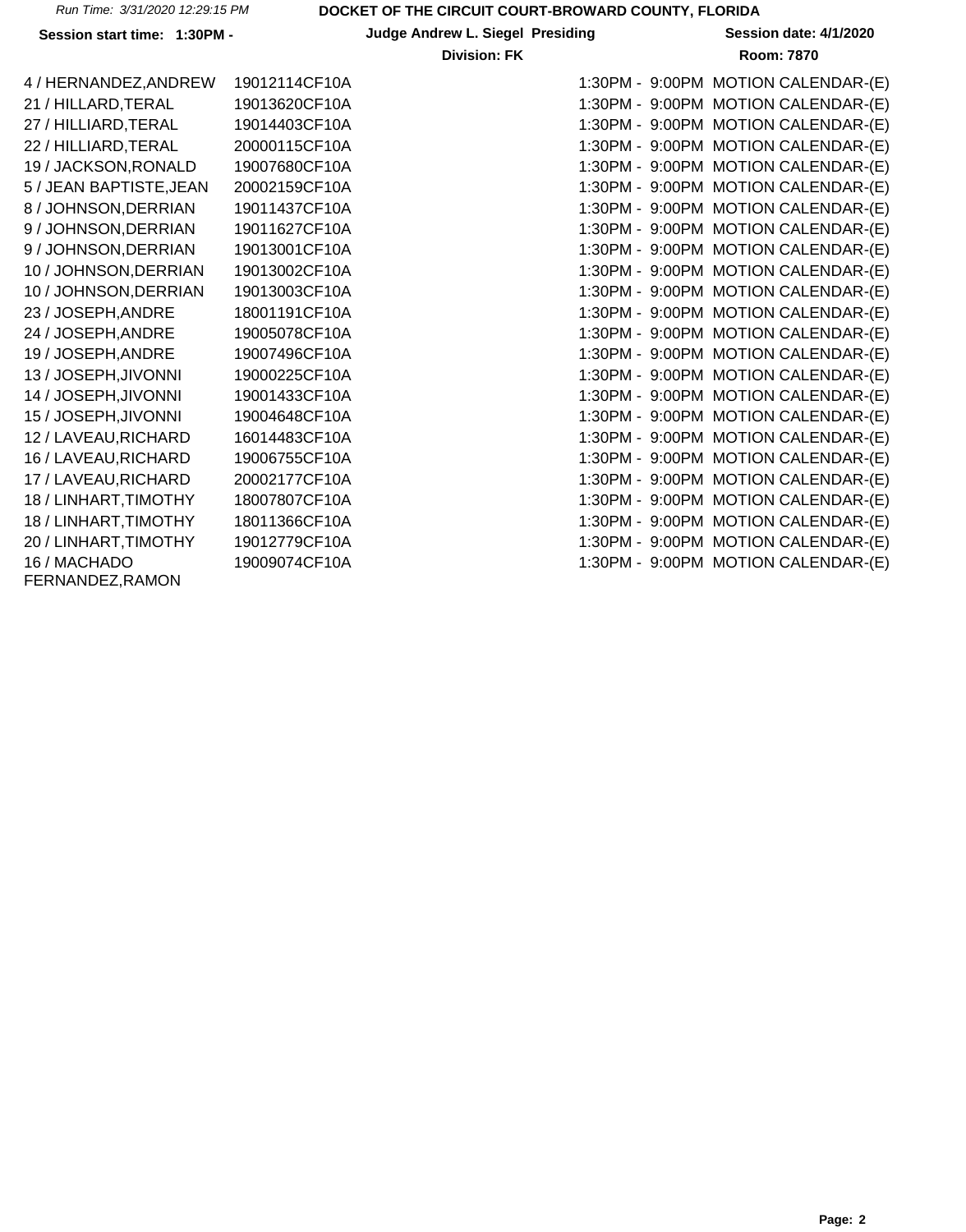|  | Run Time: 3/31/2020 12:29:15 PM |
|--|---------------------------------|
|  |                                 |

**Session start time: 1:30PM - Judge Andrew L. Siegel Presiding Session date: 4/1/2020**

#### **Division: FK Room: 7870**

| 23 / MARTINEAU, PIERRE     | 20003143CF10A | 1:30PM - 9:00PM MOTION CALENDAR-(E) |
|----------------------------|---------------|-------------------------------------|
| 27 / MCRAE, DESTINY        | 20003120CF10A | 1:30PM - 9:00PM MOTION CALENDAR-(E) |
| 27 / OBRIEN, MICHAEL       | 17000783CF10A | 1:30PM - 9:00PM MOTION CALENDAR-(E) |
| 14 / OLGUIN, JOSE          | 19003284CF10A | 1:30PM - 9:00PM MOTION CALENDAR-(E) |
| 17/PEREZ                   | 19009976CF10A | 1:30PM - 9:00PM MOTION CALENDAR-(E) |
| CORCHO, ROLANDO            |               |                                     |
| 22 / PEREZ, MARK           | 20000301CF10A | 1:30PM - 9:00PM MOTION CALENDAR-(E) |
| 26 / PIMENTEL, RONALD      | 18014730CF10A | 1:30PM - 9:00PM MOTION CALENDAR-(E) |
| 17 / RODRIGUEZ, JOSE       | 18007102CF10A | 1:30PM - 9:00PM MOTION CALENDAR-(E) |
| 20 / SEVERINO, ANTHONY     | 19008545CF10A | 1:30PM - 9:00PM MOTION CALENDAR-(E) |
| 24 / STONE, TIFFANY        | 19007979CF10A | 1:30PM - 9:00PM MOTION CALENDAR-(E) |
| 6 / TAYLOR, KEVIN          | 14009465CF10A | 1:30PM - 9:00PM MOTION CALENDAR-(E) |
| 6 / TAYLOR, KEVIN          | 14010000CF10A | 1:30PM - 9:00PM MOTION CALENDAR-(E) |
| 11 / TAYLOR, KEVIN         | 20000944CF10A | 1:30PM - 9:00PM MOTION CALENDAR-(E) |
| 4 / THOMAS, KIRK           | 18010733CF10A | 1:30PM - 9:00PM MOTION CALENDAR-(E) |
| 7/                         | 19001679CF10A | 1:30PM - 9:00PM MOTION CALENDAR-(E) |
| <b>WASHINGTON, BRANDEN</b> |               |                                     |
| 7/                         | 19002407CF10A | 1:30PM - 9:00PM MOTION CALENDAR-(E) |
| <b>WASHINGTON, BRANDEN</b> |               |                                     |
| 8/                         | 19002459CF10A | 1:30PM - 9:00PM MOTION CALENDAR-(E) |
| <b>WASHINGTON, BRANDEN</b> |               |                                     |
| 28 / WILLIAMS, OSCAR       | 20002792CF10A | 1:30PM - 9:00PM MOTION CALENDAR-(E) |
|                            |               |                                     |

TOTAL CASES: 59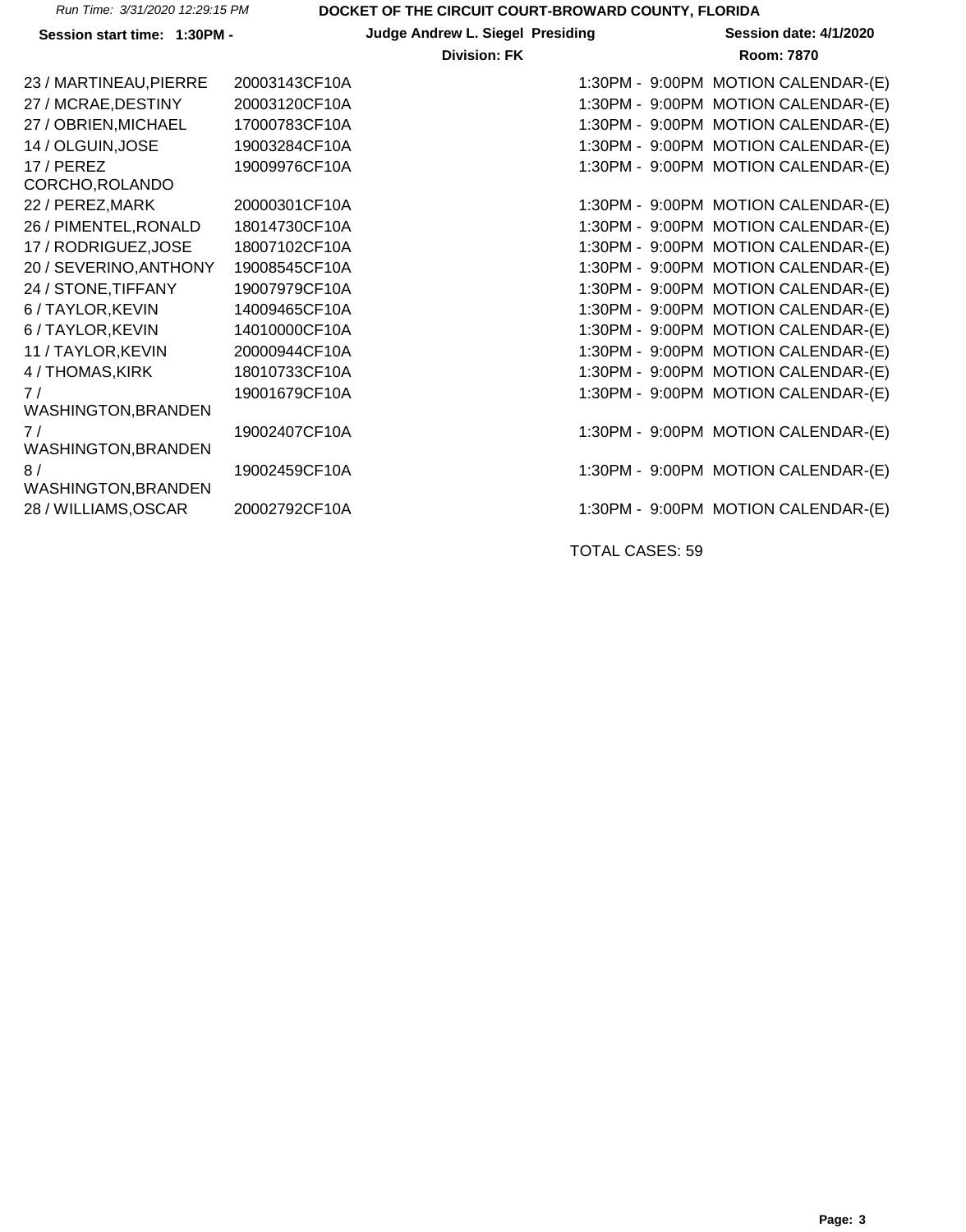| Session start time: 1:30PM - |                           | <b>Judge Andrew L. Siegel Presiding</b><br><b>Division: FK</b>                     |                                  | Session date: 4/1/2020<br><b>Room: 7870</b> |
|------------------------------|---------------------------|------------------------------------------------------------------------------------|----------------------------------|---------------------------------------------|
| 18010733CF10A                | <b>Name: THOMAS, KIRK</b> |                                                                                    |                                  | DOB: 11/20/1966 Race: B Gender: M           |
| <b>BCCN: 0901609</b>         |                           |                                                                                    | <b>ELECTRONIC CASE</b>           |                                             |
|                              | First Arrest Date:        | 09/01/2018                                                                         | First Arrest #:                  | BS18003546                                  |
|                              |                           | Current Arrest Date: 09/20/2019                                                    | Current Arrest #: PL19000872     |                                             |
|                              |                           |                                                                                    | Attorney: (ATTY): Earley, Kaysia |                                             |
| <b>Cont Final: 0</b>         | <b>Cont Total: 10</b>     |                                                                                    | ***In Custody***                 |                                             |
|                              |                           | 1:30PM - 9:00PM:Motion Calendar -JISdesc:<br><b>DEFS MFOR ROR OR GPS MONITOR -</b> |                                  |                                             |
|                              |                           | 1- Aggrav Battery w/Deadly Weapon (F2)(084)                                        |                                  |                                             |
|                              |                           | 2- Agg Fleeing/Eluding High Speed (F2)(094)                                        |                                  |                                             |
|                              |                           | 3- Resist Officer w/Violence (F3)(080)                                             |                                  |                                             |
|                              |                           | 4- Resist/Obstruct W/O Violence (M1)(060)                                          |                                  |                                             |
|                              |                           | 5- Leave Acc/Attend Veh/More \$50 (M2)(054)                                        |                                  |                                             |
|                              |                           | 6- Leaving Acc/Unattended Veh (M2)(054)                                            |                                  |                                             |
|                              |                           | 7- Tag Unsecured/Obscured (0)(004)                                                 |                                  |                                             |
| <b>STATUS CONFERENCE:</b>    |                           |                                                                                    | PD Fee Owed: 50.00               |                                             |
| <b>TRIAL DATE:</b>           |                           |                                                                                    |                                  |                                             |
| 19012114CF10A                |                           | Name: HERNANDEZ, ANDREW                                                            |                                  | DOB: 10/27/1995 Race: W Gender: M           |
| <b>BCCN: 0918378</b>         |                           |                                                                                    | <b>ELECTRONIC CASE</b>           |                                             |

First Arrest Date: 10/03/2019 First Arrest #: HW19001659 Current Arrest Date: 10/03/2019 Current Arrest #: HW19001659 Attorney: (ATTY): Cole,Gary **Cont Final: 0 Cont Total :2 \*\*\*In Custody\*\*\***

> **1:30PM - 9:00PM:Motion Calendar -JISdesc: Em M to Mod Cond of Bond - 1:30PM - 9:00PM:Motion Calendar -JISdesc: MTO MODIFY CONDITIONS OF BOND -**

> > 1- Traff In Cocaine <400g>150 Kil (F1)(087)

 **TRIAL DATE: \_\_\_\_\_\_\_\_\_\_\_\_\_\_\_\_\_\_\_\_\_\_\_**

**STATUS CONFERENCE: \_\_\_\_\_\_\_\_\_\_\_\_\_\_\_\_\_\_\_\_\_\_\_ PD Fee Owed: 50.00**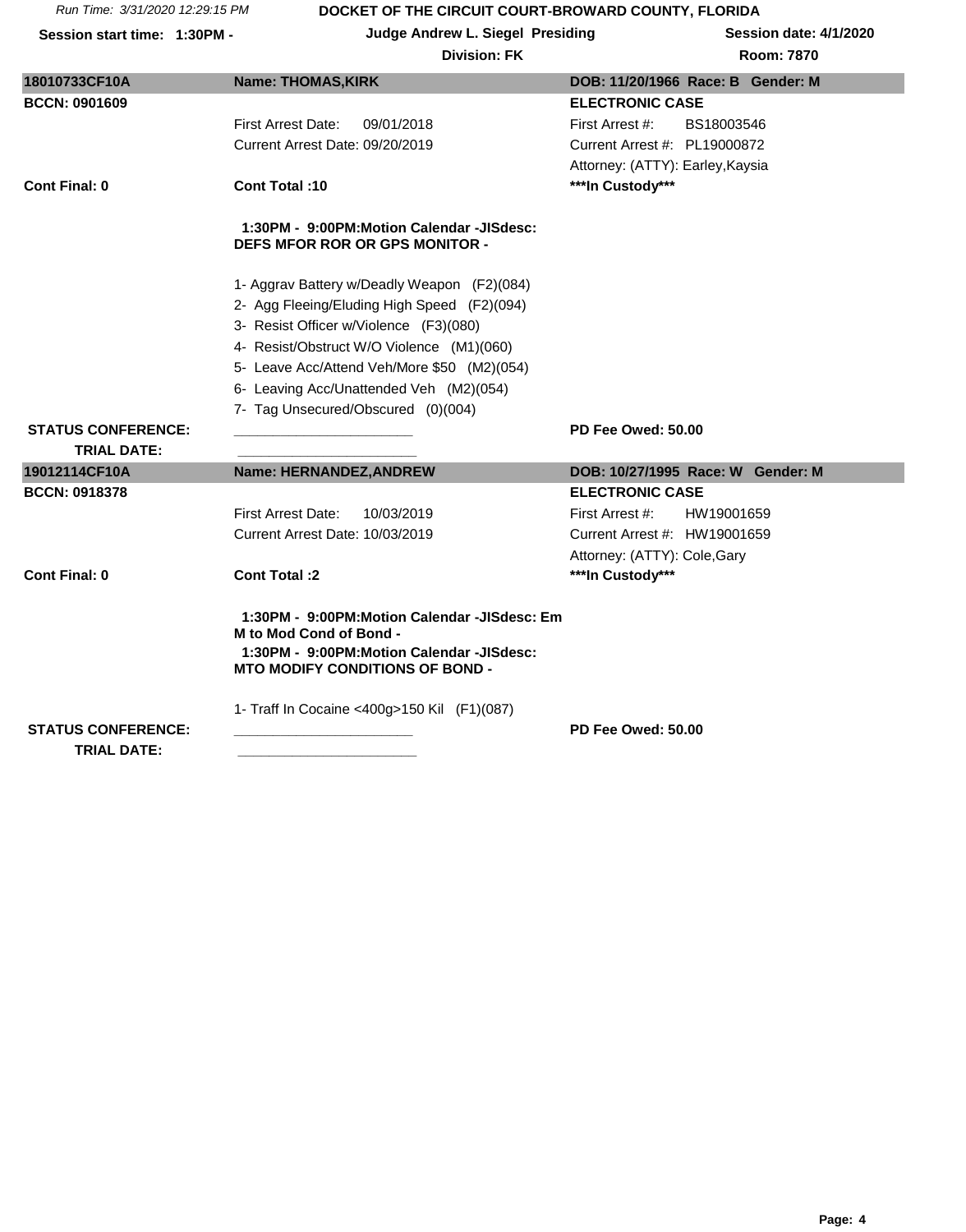**Session start time: 1:30PM - Judge Andrew L. Siegel Presiding Session date: 4/1/2020**

| 20002159CF10A                                   | <b>Name: JEAN BAPTISTE, JEAN</b>                                          | DOB: 12/11/1972 Race: B Gender: M |
|-------------------------------------------------|---------------------------------------------------------------------------|-----------------------------------|
| <b>BCCN: 0925537</b>                            | *** CAPIAS ***                                                            | <b>ELECTRONIC CASE</b>            |
|                                                 | <b>First Arrest Date:</b><br>02/23/2020                                   | First Arrest #:<br>FL20000907     |
|                                                 | Current Arrest Date: 02/23/2020                                           | Current Arrest #: FL20000907      |
|                                                 |                                                                           | Attorney: (ATTY): Roderman, Glenn |
| Cont Final: 0                                   | Cont Total: 0                                                             | ***In Custody***                  |
|                                                 | 1:30PM - 9:00PM:Motion Calendar -JISdesc:<br>mfor bond -                  |                                   |
|                                                 | 1- Sex Battery Deft 17-/Vict 11- (F7)(086)                                |                                   |
|                                                 | 2- Lewd or Lascivious Molestation (F1)(085)                               |                                   |
| <b>STATUS CONFERENCE:</b>                       |                                                                           | PD Fee Owed: 50.00                |
|                                                 |                                                                           |                                   |
| <b>TRIAL DATE:</b>                              |                                                                           |                                   |
| 12012470CF10A                                   | <b>Name: ARRIETE, KYLE</b>                                                | DOB: 01/31/1991 Race: W Gender: M |
| <b>BCCN: 0763546</b>                            |                                                                           | <b>ELECTRONIC CASE</b>            |
|                                                 | <b>First Arrest Date:</b><br>01/06/2013                                   | First Arrest #:<br>MJ13000027     |
|                                                 | Current Arrest Date: 06/30/2019                                           | Current Arrest #: SN19000469      |
|                                                 |                                                                           | Attorney: (PD): Mason, Chad       |
| <b>Cont Final: 0</b>                            | Cont Total:5                                                              | ***In Custody***                  |
|                                                 | 1:30PM - 9:00PM:Motion Calendar -JISdesc:<br><b>MFOR EMERGENCY BOND -</b> |                                   |
|                                                 | 1- False Ownership Info/Pawn Item (F3)(080)                               |                                   |
| <b>STATUS CONFERENCE:</b><br><b>TRIAL DATE:</b> |                                                                           | PD Fee Owed: 0.00                 |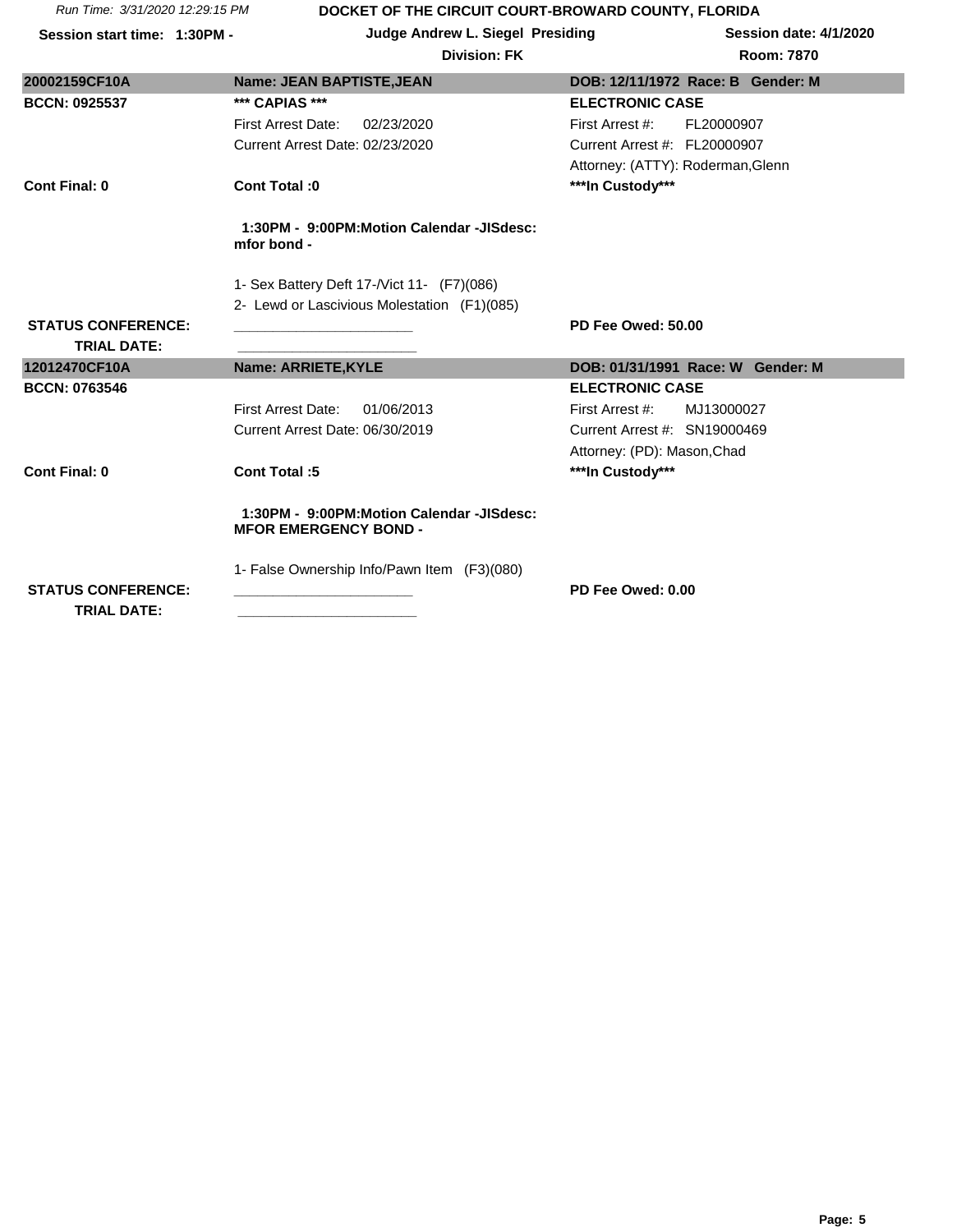**Session start time: 1:30PM - Judge Andrew L. Siegel Presiding Session date: 4/1/2020**

| oom: 7870 |  |
|-----------|--|
|           |  |

| 14009465CF10A                         | <b>Name: TAYLOR, KEVIN</b>                                     | DOB: 09/28/1995 Race: B Gender: M                                                          |
|---------------------------------------|----------------------------------------------------------------|--------------------------------------------------------------------------------------------|
| <b>BCCN: 0840564</b>                  |                                                                | <b>ELECTRONIC CASE</b>                                                                     |
|                                       | <b>First Arrest Date:</b><br>07/10/2014                        | DN14000486<br>First Arrest #:                                                              |
|                                       | Current Arrest Date: 01/26/2020                                | Current Arrest #: FL2000404                                                                |
|                                       |                                                                | Attorney: (PD): Stadler, Aaron                                                             |
| <b>Cont Final: 0</b>                  | Cont Total:1                                                   | ***In Custody***                                                                           |
|                                       |                                                                |                                                                                            |
|                                       | 1:30PM - 9:00PM:Motion Calendar -JISdesc:<br><b>MFOR PTR -</b> |                                                                                            |
|                                       | 1- Dealing in Stolen Property (F2)(080)                        |                                                                                            |
|                                       | 2- False Ownership Info/Pawn Item (F3)(080)                    |                                                                                            |
| <b>Prob/Comm Control Cases:</b>       |                                                                |                                                                                            |
|                                       | 14009465CF10A                                                  |                                                                                            |
| 6/                                    | 14010000CF10A                                                  |                                                                                            |
| <b>Same Docket Cases:</b>             |                                                                |                                                                                            |
| Page: 6                               | 14010000CF10A                                                  | 1:30PM - 9:00PM Motion Calendar -JISdesc:<br><b>MFOR PTR</b>                               |
| Page: 11                              | 20000944CF10A                                                  | 1:30PM - 9:00PM Motion Calendar -JISdesc:<br><b>MFOR PTR</b>                               |
| <b>STATUS CONFERENCE:</b>             |                                                                | <b>PD Fee Owed: 100.00</b>                                                                 |
| <b>TRIAL DATE:</b>                    |                                                                |                                                                                            |
|                                       |                                                                |                                                                                            |
| 14010000CF10A                         | <b>Name: TAYLOR, KEVIN</b>                                     | DOB: 09/28/1995 Race: B Gender: M                                                          |
| <b>BCCN: 0840564</b>                  |                                                                | <b>ELECTRONIC CASE</b>                                                                     |
|                                       | <b>First Arrest Date:</b><br>07/22/2014                        | First Arrest #:<br>DN14000510                                                              |
|                                       | Current Arrest Date: 01/26/2020                                | Current Arrest #: FL2000404                                                                |
|                                       |                                                                | Attorney: (PD): Stadler, Aaron                                                             |
| <b>Cont Final: 0</b>                  | Cont Total:1                                                   | ***In Custody***                                                                           |
|                                       | 1:30PM - 9:00PM:Motion Calendar -JISdesc:<br><b>MFOR PTR -</b> |                                                                                            |
|                                       |                                                                |                                                                                            |
|                                       | 1- Dealing in Stolen Property (F2)(080)                        |                                                                                            |
| <b>Prob/Comm Control Cases:</b>       | 2- False Ownership Info/Pawn Item (F3)(080)                    |                                                                                            |
|                                       | 14009465CF10A                                                  |                                                                                            |
|                                       | 14010000CF10A                                                  |                                                                                            |
| <b>Same Docket Cases:</b>             |                                                                |                                                                                            |
| Page: 6                               | 14009465CF10A                                                  | 1:30PM - 9:00PM Motion Calendar -JISdesc:<br><b>MFOR PTR</b>                               |
| Page: 11<br><b>STATUS CONFERENCE:</b> | 20000944CF10A                                                  | 1:30PM - 9:00PM Motion Calendar -JISdesc:<br><b>MFOR PTR</b><br><b>PD Fee Owed: 150.00</b> |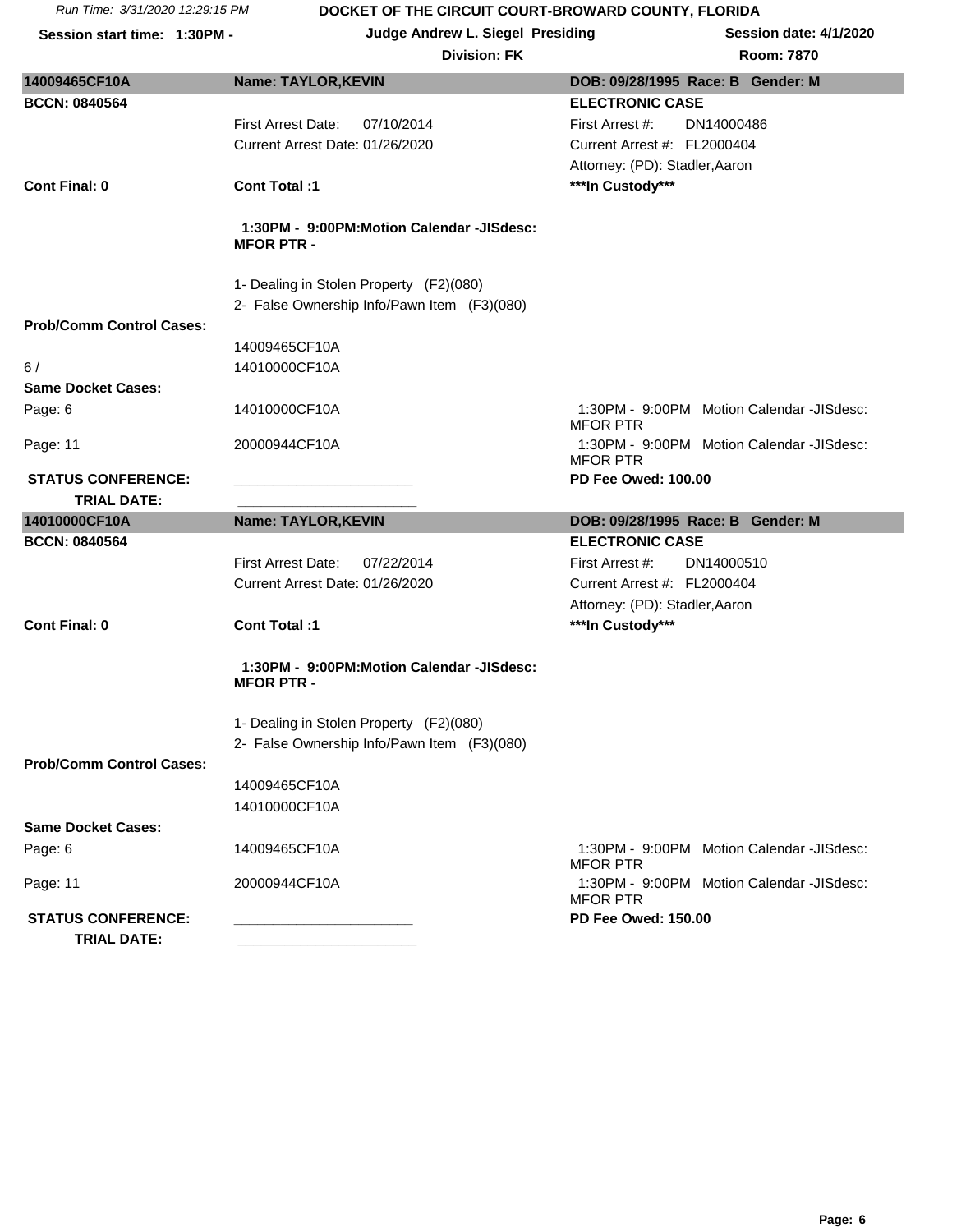| Session start time: 1:30PM -                    |                                         | Judge Andrew L. Siegel Presiding            |                                | Session date: 4/1/2020                    |
|-------------------------------------------------|-----------------------------------------|---------------------------------------------|--------------------------------|-------------------------------------------|
|                                                 |                                         | <b>Division: FK</b>                         |                                | <b>Room: 7870</b>                         |
| 19001679CF10A                                   | Name: WASHINGTON, BRANDEN               |                                             |                                | DOB: 09/01/1984 Race: B Gender: M         |
| <b>BCCN: 0626357</b>                            |                                         |                                             | <b>ELECTRONIC CASE</b>         |                                           |
|                                                 | <b>First Arrest Date:</b>               | 11/20/2019                                  | First Arrest #:                | FL19005519                                |
|                                                 | Current Arrest Date: 11/20/2019         |                                             | Current Arrest #: FL19005519   |                                           |
|                                                 |                                         |                                             | Attorney: (PD): Stadler, Aaron |                                           |
| <b>Cont Final: 0</b>                            | <b>Cont Total:1</b>                     |                                             | ***In Custody***               |                                           |
|                                                 | <b>MFOR PTR -</b>                       | 1:30PM - 9:00PM:Motion Calendar -JISdesc:   |                                |                                           |
|                                                 | 1- Dealing in Stolen Property (F2)(080) |                                             |                                |                                           |
|                                                 |                                         | 2- False Ownership Info/Pawn Item (F2)(080) |                                |                                           |
| <b>Same Docket Cases:</b>                       |                                         |                                             |                                |                                           |
| Page: 7                                         | 19002407CF10A                           |                                             | <b>MFOR PTR</b>                | 1:30PM - 9:00PM Motion Calendar -JISdesc: |
| Page: 8                                         | 19002459CF10A                           |                                             | <b>MFOR PTR</b>                | 1:30PM - 9:00PM Motion Calendar -JISdesc: |
| <b>STATUS CONFERENCE:</b>                       |                                         |                                             | PD Fee Owed: 50.00             |                                           |
| <b>TRIAL DATE:</b>                              |                                         |                                             |                                |                                           |
| 19002407CF10A                                   | Name: WASHINGTON, BRANDEN               |                                             |                                | DOB: 09/01/1984 Race: B Gender: M         |
| <b>BCCN: 0626357</b>                            |                                         |                                             | <b>ELECTRONIC CASE</b>         |                                           |
|                                                 | <b>First Arrest Date:</b>               | 11/20/2019                                  | First Arrest #:                | FL19005519                                |
|                                                 | Current Arrest Date: 11/20/2019         |                                             | Current Arrest #: FL19005519   |                                           |
|                                                 |                                         |                                             | Attorney: (PD): Stadler, Aaron |                                           |
| <b>Cont Final: 0</b>                            | <b>Cont Total:1</b>                     |                                             | ***In Custody***               |                                           |
|                                                 | <b>MFOR PTR -</b>                       | 1:30PM - 9:00PM:Motion Calendar -JISdesc:   |                                |                                           |
|                                                 |                                         | 1- Grand Theft in the 3rd Degree (F3)(080)  |                                |                                           |
| <b>Same Docket Cases:</b>                       |                                         |                                             |                                |                                           |
| Page: 7                                         | 19001679CF10A                           |                                             | <b>MFOR PTR</b>                | 1:30PM - 9:00PM Motion Calendar -JISdesc: |
| Page: 8                                         | 19002459CF10A                           |                                             | <b>MFOR PTR</b>                | 1:30PM - 9:00PM Motion Calendar -JISdesc: |
| <b>STATUS CONFERENCE:</b><br><b>TRIAL DATE:</b> |                                         |                                             | PD Fee Owed: 50.00             |                                           |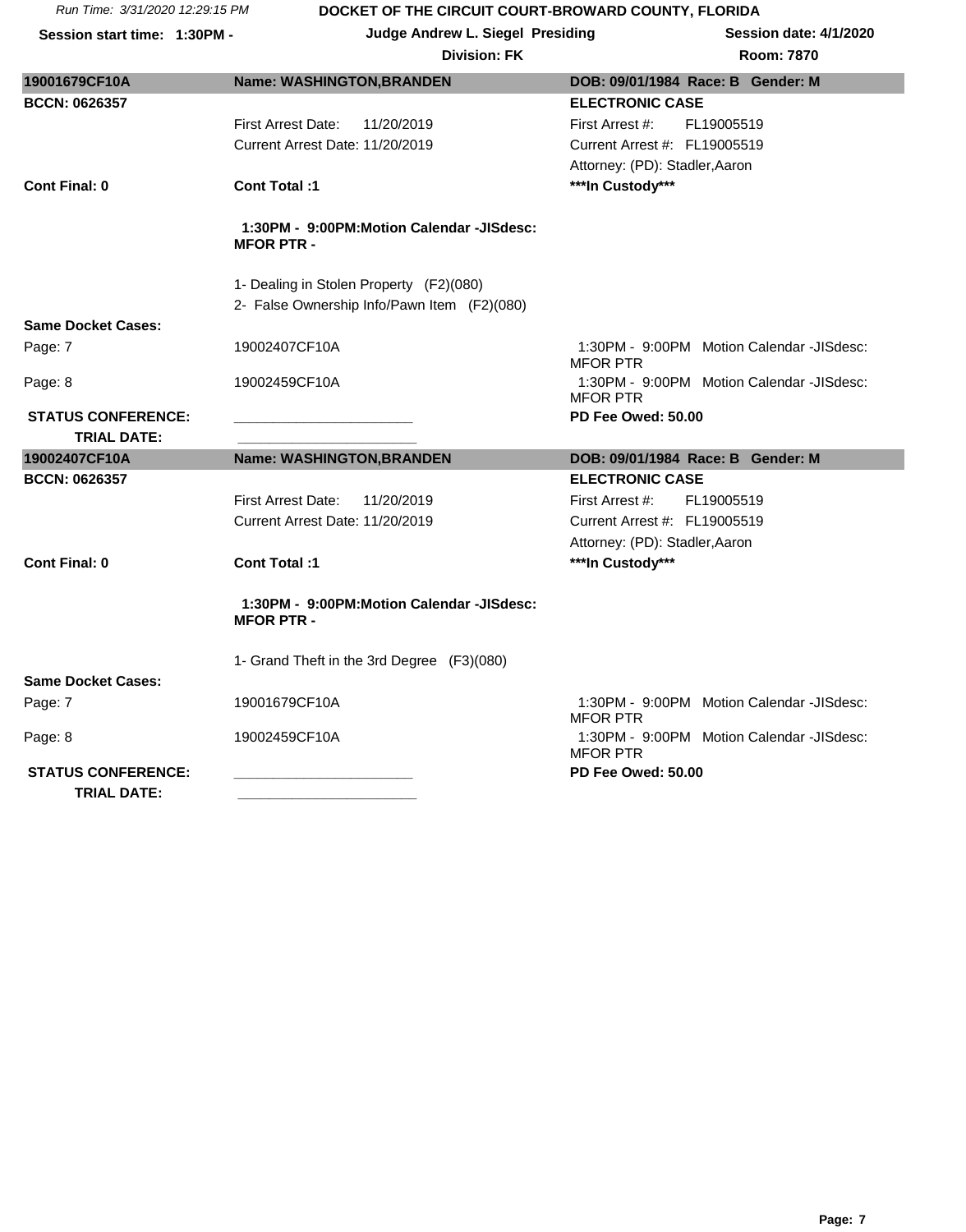| <b>Division: FK</b> | <b>Room: 7870</b> |
|---------------------|-------------------|
|                     |                   |

| 19002459CF10A                                   | <b>Name: WASHINGTON, BRANDEN</b>                               | DOB: 09/01/1984 Race: B Gender: M                            |  |  |
|-------------------------------------------------|----------------------------------------------------------------|--------------------------------------------------------------|--|--|
| <b>BCCN: 0626357</b>                            |                                                                | <b>ELECTRONIC CASE</b>                                       |  |  |
|                                                 | <b>First Arrest Date:</b><br>11/20/2019                        | First Arrest #:<br>FL19005519                                |  |  |
|                                                 | Current Arrest Date: 11/20/2019                                | Current Arrest #: FL19005519                                 |  |  |
|                                                 |                                                                | Attorney: (PD): Stadler, Aaron                               |  |  |
| <b>Cont Final: 0</b>                            | <b>Cont Total:1</b>                                            | ***In Custody***                                             |  |  |
|                                                 | 1:30PM - 9:00PM:Motion Calendar -JISdesc:<br><b>MFOR PTR -</b> |                                                              |  |  |
|                                                 | 1- Grand Theft in the 3rd Degree (F3)(080)                     |                                                              |  |  |
| <b>Same Docket Cases:</b>                       |                                                                |                                                              |  |  |
| Page: 7                                         | 19001679CF10A                                                  | 1:30PM - 9:00PM Motion Calendar -JISdesc:<br><b>MFOR PTR</b> |  |  |
| Page: 7                                         | 19002407CF10A                                                  | 1:30PM - 9:00PM Motion Calendar -JISdesc:<br><b>MFOR PTR</b> |  |  |
| <b>STATUS CONFERENCE:</b>                       |                                                                | PD Fee Owed: 50.00                                           |  |  |
| <b>TRIAL DATE:</b>                              |                                                                |                                                              |  |  |
| 19011437CF10A                                   | Name: JOHNSON, DERRIAN                                         | DOB: 12/10/1989 Race: B Gender: M                            |  |  |
| <b>BCCN: 0840570</b>                            |                                                                | <b>ELECTRONIC CASE</b>                                       |  |  |
|                                                 | <b>First Arrest Date:</b><br>09/18/2019                        | First Arrest #:<br>FL19004478                                |  |  |
|                                                 | Current Arrest Date: 09/18/2019                                | Current Arrest #: FL19004478                                 |  |  |
|                                                 |                                                                | Attorney: (ATTY): Braun, David                               |  |  |
| <b>Cont Final: 0</b>                            | Cont Total:3                                                   | ***In Custody***                                             |  |  |
|                                                 | 1:30PM - 9:00PM:Motion Calendar -JISdesc:<br><b>MFOR PTR -</b> |                                                              |  |  |
|                                                 | 1- Robbery Sudd Snatch No Weapon (F3)(080)                     |                                                              |  |  |
|                                                 | 2- Grand Theft in the 3rd Degree (F3)(080)                     |                                                              |  |  |
| <b>Same Docket Cases:</b>                       |                                                                |                                                              |  |  |
| Page: 9                                         | 19011627CF10A                                                  | 1:30PM - 9:00PM Motion Calendar -JISdesc:<br><b>MFOR PTR</b> |  |  |
| Page: 9                                         | 19013001CF10A                                                  | 1:30PM - 9:00PM Motion Calendar -JISdesc:<br><b>MFOR PTR</b> |  |  |
| Page: 10                                        | 19013002CF10A                                                  | 1:30PM - 9:00PM Motion Calendar -JISdesc:<br><b>MFOR PTR</b> |  |  |
| Page: 10                                        | 19013003CF10A                                                  | 1:30PM - 9:00PM Motion Calendar -JISdesc:<br><b>MFOR PTR</b> |  |  |
| <b>STATUS CONFERENCE:</b><br><b>TRIAL DATE:</b> |                                                                | PD Fee Owed: 50.00                                           |  |  |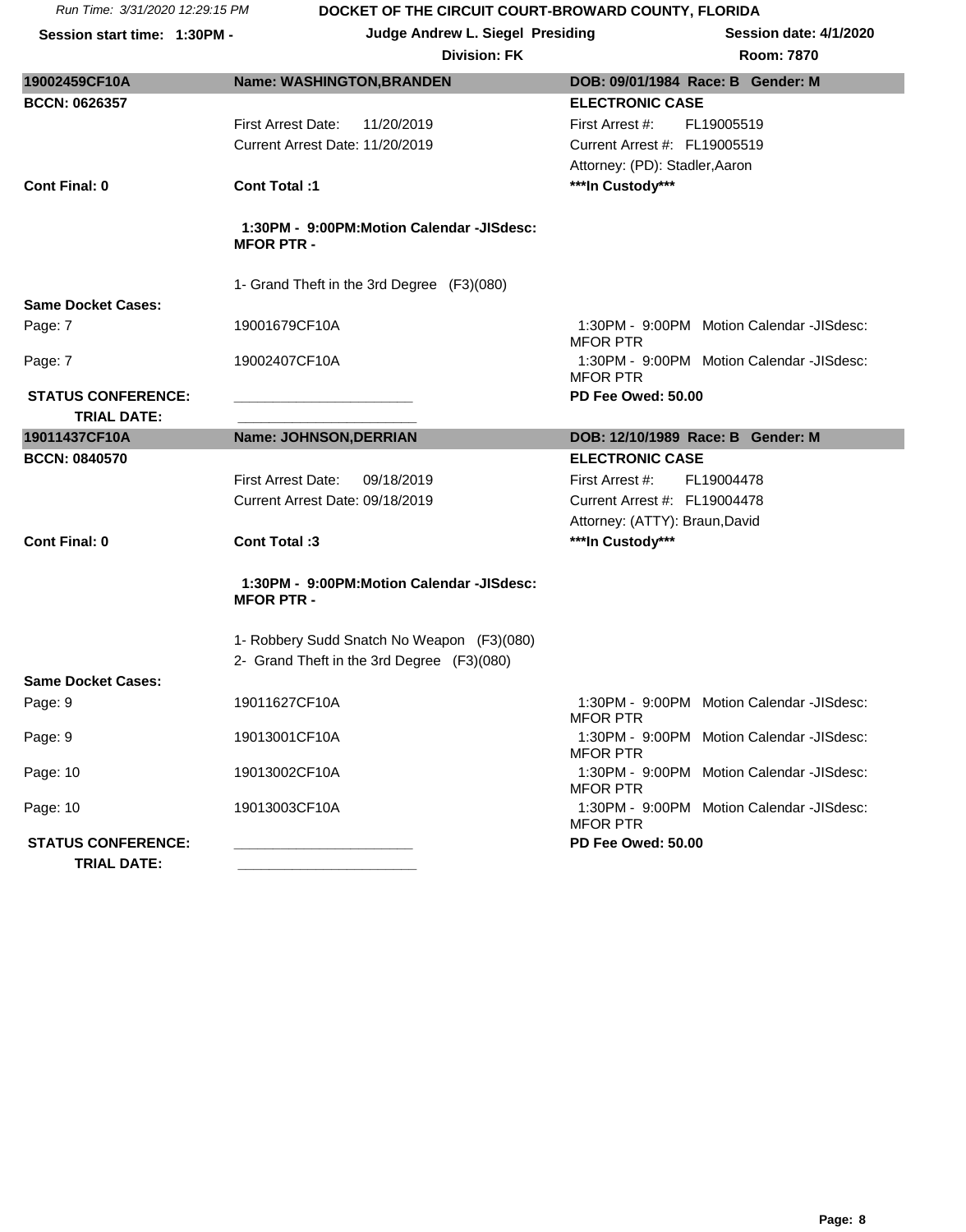| 19011627CF10A                        | <b>Name: JOHNSON, DERRIAN</b>                                  | DOB: 12/10/1989 Race: B Gender: M                            |  |  |  |
|--------------------------------------|----------------------------------------------------------------|--------------------------------------------------------------|--|--|--|
| <b>BCCN: 0840570</b>                 |                                                                | <b>ELECTRONIC CASE</b>                                       |  |  |  |
|                                      | <b>First Arrest Date:</b><br>09/20/2019                        | First Arrest #:<br>FL19004478                                |  |  |  |
|                                      | Current Arrest Date: 09/20/2019                                | Current Arrest #: FL19004478                                 |  |  |  |
|                                      |                                                                | Attorney: (ATTY): Braun, David                               |  |  |  |
| Cont Final: 0                        | Cont Total:3                                                   | ***In Custody***                                             |  |  |  |
|                                      | 1:30PM - 9:00PM:Motion Calendar -JISdesc:<br><b>MFOR PTR-</b>  |                                                              |  |  |  |
|                                      | 1- Robbery Sudd Snatch No Weapon (F3)(080)                     |                                                              |  |  |  |
| <b>Same Docket Cases:</b>            |                                                                |                                                              |  |  |  |
| Page: 8                              | 19011437CF10A                                                  | 1:30PM - 9:00PM Motion Calendar -JISdesc:<br><b>MFOR PTR</b> |  |  |  |
| Page: 9                              | 19013001CF10A                                                  | 1:30PM - 9:00PM Motion Calendar -JISdesc:<br><b>MFOR PTR</b> |  |  |  |
| Page: 10                             | 19013002CF10A                                                  | 1:30PM - 9:00PM Motion Calendar -JISdesc:<br><b>MFOR PTR</b> |  |  |  |
| Page: 10                             | 19013003CF10A                                                  | 1:30PM - 9:00PM Motion Calendar -JISdesc:<br><b>MFOR PTR</b> |  |  |  |
| <b>STATUS CONFERENCE:</b>            |                                                                |                                                              |  |  |  |
| <b>TRIAL DATE:</b>                   |                                                                |                                                              |  |  |  |
|                                      |                                                                |                                                              |  |  |  |
| 19013001CF10A                        | <b>Name: JOHNSON, DERRIAN</b>                                  | DOB: 12/10/1989 Race: B Gender: M                            |  |  |  |
| <b>BCCN: 0840570</b>                 |                                                                | <b>ELECTRONIC CASE</b>                                       |  |  |  |
|                                      | <b>First Arrest Date:</b><br>10/25/2019                        | First Arrest #:<br>PB19002696                                |  |  |  |
|                                      | Current Arrest Date: 10/25/2019                                | Current Arrest #: PB19002696                                 |  |  |  |
| <b>Cont Final: 0</b>                 | <b>Cont Total:2</b>                                            | Attorney: (ATTY): Braun, David<br>***In Custody***           |  |  |  |
|                                      | 1:30PM - 9:00PM:Motion Calendar -JISdesc:<br><b>MFOR PTR -</b> |                                                              |  |  |  |
|                                      | 3- Robbery Sudd Snatch No Weapon (F3)(080)                     |                                                              |  |  |  |
| <b>Same Docket Cases:</b><br>Page: 8 | 19011437CF10A                                                  | 1:30PM - 9:00PM Motion Calendar -JISdesc:<br><b>MFOR PTR</b> |  |  |  |
| Page: 9                              | 19011627CF10A                                                  | 1:30PM - 9:00PM Motion Calendar -JISdesc:<br><b>MFOR PTR</b> |  |  |  |
| Page: 10                             | 19013002CF10A                                                  | 1:30PM - 9:00PM Motion Calendar -JISdesc:<br><b>MFOR PTR</b> |  |  |  |
| Page: 10                             | 19013003CF10A                                                  | 1:30PM - 9:00PM Motion Calendar -JISdesc:<br><b>MFOR PTR</b> |  |  |  |
| <b>STATUS CONFERENCE:</b>            |                                                                | PD Fee Owed: 50.00                                           |  |  |  |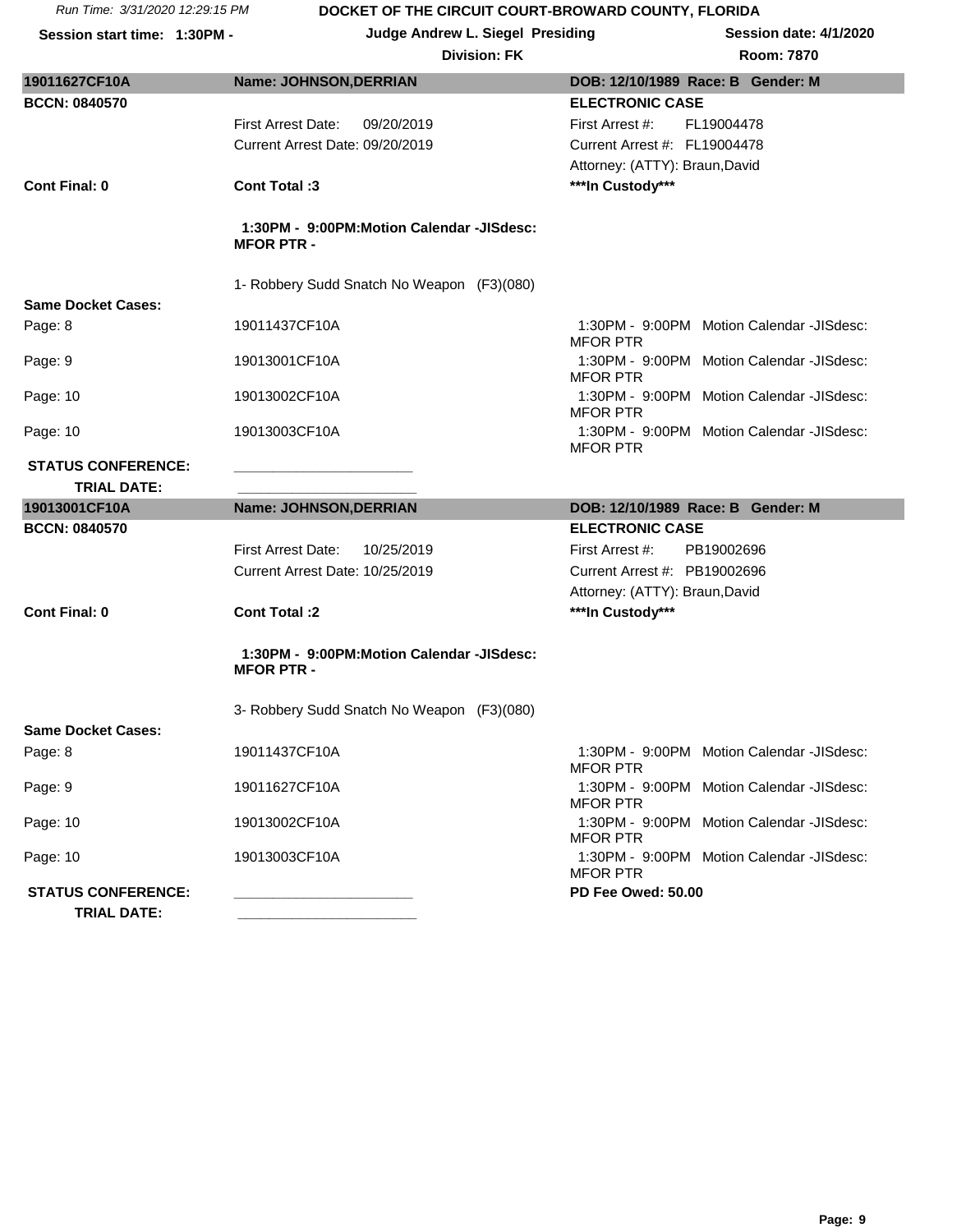| <b>Division: FK</b> | <b>Room: 7870</b> |
|---------------------|-------------------|
|                     |                   |

| 19013002CF10A             | <b>Name: JOHNSON, DERRIAN</b>                                 | DOB: 12/10/1989 Race: B Gender: M                            |  |  |
|---------------------------|---------------------------------------------------------------|--------------------------------------------------------------|--|--|
| <b>BCCN: 0840570</b>      |                                                               | <b>ELECTRONIC CASE</b>                                       |  |  |
|                           | <b>First Arrest Date:</b><br>10/25/2019                       | First Arrest #:<br>PB19002696                                |  |  |
|                           | Current Arrest Date: 10/25/2019                               | Current Arrest #: PB19002696                                 |  |  |
|                           |                                                               | Attorney: (ATTY): Braun, David                               |  |  |
| <b>Cont Final: 0</b>      | Cont Total :2                                                 | ***In Custody***                                             |  |  |
|                           |                                                               |                                                              |  |  |
|                           | 1- Grand Theft in the 3rd Degree (F3)(080)                    |                                                              |  |  |
| <b>Same Docket Cases:</b> |                                                               |                                                              |  |  |
| Page: 8                   | 19011437CF10A                                                 | 1:30PM - 9:00PM Motion Calendar -JISdesc:<br><b>MFOR PTR</b> |  |  |
| Page: 9                   | 19011627CF10A                                                 | 1:30PM - 9:00PM Motion Calendar -JISdesc:<br><b>MFOR PTR</b> |  |  |
| Page: 9                   | 19013001CF10A                                                 | 1:30PM - 9:00PM Motion Calendar -JISdesc:<br><b>MFOR PTR</b> |  |  |
| Page: 10                  | 19013003CF10A                                                 | 1:30PM - 9:00PM Motion Calendar -JISdesc:<br><b>MFOR PTR</b> |  |  |
| <b>STATUS CONFERENCE:</b> |                                                               | PD Fee Owed: 50.00                                           |  |  |
| <b>TRIAL DATE:</b>        |                                                               |                                                              |  |  |
|                           |                                                               |                                                              |  |  |
| 19013003CF10A             | Name: JOHNSON, DERRIAN                                        | DOB: 12/10/1989 Race: B Gender: M                            |  |  |
| <b>BCCN: 0840570</b>      |                                                               | <b>ELECTRONIC CASE</b>                                       |  |  |
|                           | <b>First Arrest Date:</b><br>10/25/2019                       | First Arrest #:<br>PB19002696                                |  |  |
|                           | Current Arrest Date: 10/25/2019                               | Current Arrest #: PB19002696                                 |  |  |
|                           |                                                               | Attorney: (ATTY): Braun, David                               |  |  |
| <b>Cont Final: 0</b>      | <b>Cont Total:2</b>                                           | ***In Custody***                                             |  |  |
|                           | 1:30PM - 9:00PM:Motion Calendar -JISdesc:<br><b>MFOR PTR-</b> |                                                              |  |  |
|                           | 1- Robbery / No Weapon (F2)(080)                              |                                                              |  |  |
| <b>Same Docket Cases:</b> |                                                               |                                                              |  |  |
| Page: 8                   | 19011437CF10A                                                 | 1:30PM - 9:00PM Motion Calendar -JISdesc:<br><b>MFOR PTR</b> |  |  |
| Page: 9                   | 19011627CF10A                                                 | 1:30PM - 9:00PM Motion Calendar -JISdesc:<br><b>MFOR PTR</b> |  |  |
| Page: 9                   | 19013001CF10A                                                 | 1:30PM - 9:00PM Motion Calendar -JISdesc:<br><b>MFOR PTR</b> |  |  |
| Page: 10                  | 19013002CF10A                                                 | 1:30PM - 9:00PM Motion Calendar -JISdesc:<br><b>MFOR PTR</b> |  |  |
| <b>STATUS CONFERENCE:</b> |                                                               | PD Fee Owed: 50.00                                           |  |  |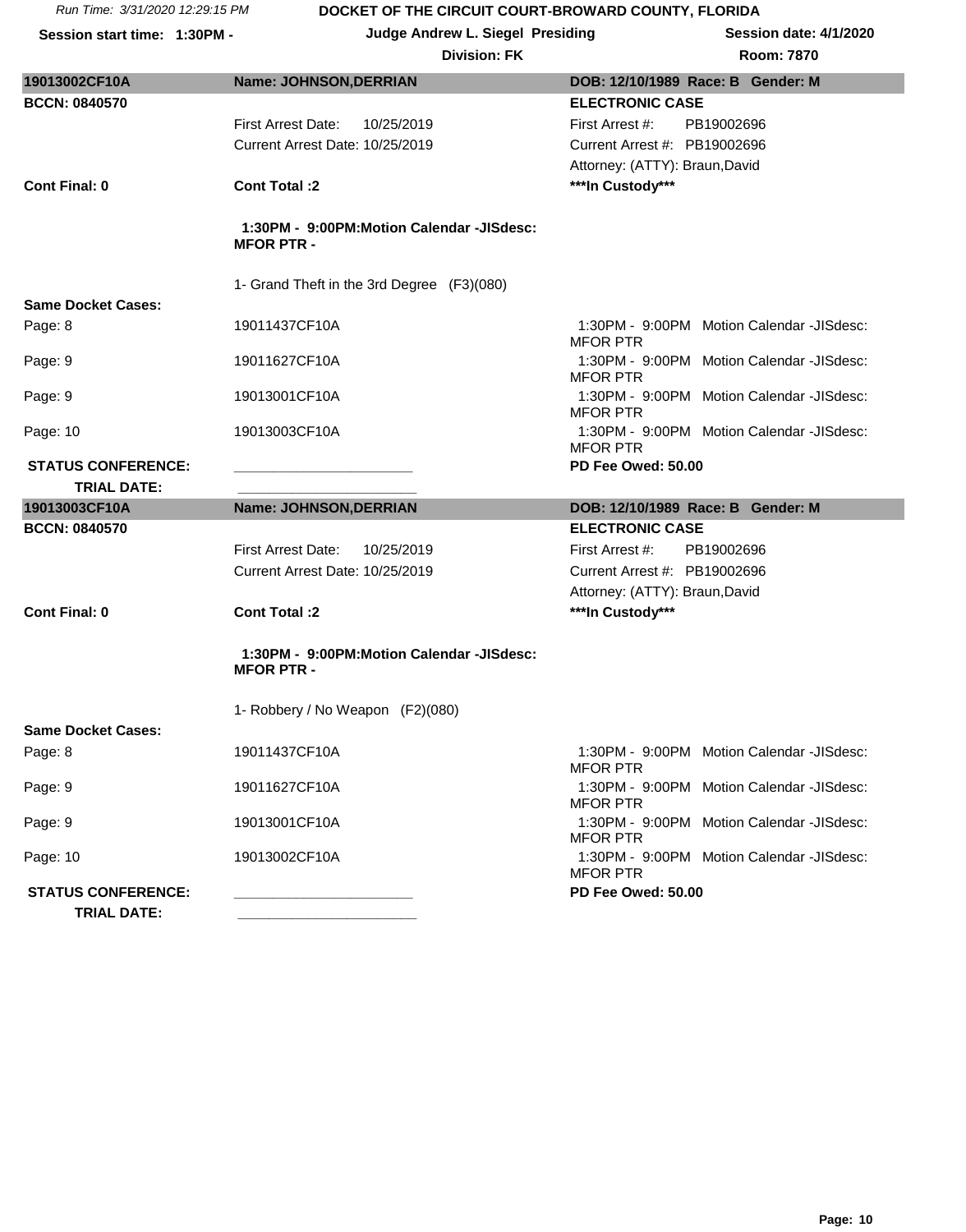**Session start time: 1:30PM - Judge Andrew L. Siegel Presiding Session date: 4/1/2020**

| 20000944CF10A                   | <b>Name: TAYLOR, KEVIN</b>                                         | DOB: 09/28/1995 Race: B Gender: M                            |
|---------------------------------|--------------------------------------------------------------------|--------------------------------------------------------------|
| <b>BCCN: 0840564</b>            |                                                                    | <b>ELECTRONIC CASE</b>                                       |
|                                 | <b>First Arrest Date:</b><br>01/26/2020                            | First Arrest #:<br>FL20000404                                |
|                                 | Current Arrest Date: 01/26/2020                                    | Current Arrest #: FL20000404                                 |
|                                 |                                                                    | Attorney: (PD): Stadler, Aaron                               |
| <b>Cont Final: 0</b>            | Cont Total: 0                                                      | ***In Custody***                                             |
|                                 |                                                                    |                                                              |
|                                 | 1:30PM - 9:00PM:Motion Calendar -JISdesc:<br><b>MFOR PTR-</b>      |                                                              |
| <b>Prob/Comm Control Cases:</b> | 1- Carrying Concealed Firearm (F3)(080)                            |                                                              |
|                                 | 14009465CF10A                                                      |                                                              |
|                                 | 14010000CF10A                                                      |                                                              |
| <b>Same Docket Cases:</b>       |                                                                    |                                                              |
| Page: 6                         | 14009465CF10A                                                      | 1:30PM - 9:00PM Motion Calendar -JISdesc:<br><b>MFOR PTR</b> |
| Page: 6                         | 14010000CF10A                                                      | 1:30PM - 9:00PM Motion Calendar -JISdesc:<br><b>MFOR PTR</b> |
| <b>STATUS CONFERENCE:</b>       |                                                                    | PD Fee Owed: 50.00                                           |
| <b>TRIAL DATE:</b>              |                                                                    |                                                              |
| 19006344CF10A                   | Name: FLORIO, CHARLES                                              | DOB: 08/27/1998 Race: W Gender: M                            |
| <b>BCCN: 0912425</b>            |                                                                    | <b>ELECTRONIC CASE</b>                                       |
|                                 | <b>First Arrest Date:</b><br>05/17/2019                            | First Arrest #:<br>BS19001854                                |
|                                 | Current Arrest Date: 03/12/2020                                    | Current Arrest #: NL20000096                                 |
|                                 |                                                                    | Attorney: (PD): Rowlee, Jeanne                               |
| <b>Cont Final: 0</b>            | Cont Total :0                                                      | ***SURETY BOND***                                            |
|                                 |                                                                    |                                                              |
|                                 | 1:30PM - 9:00PM:Motion Calendar -JISdesc:<br>mfor PTR OR ROR -     |                                                              |
|                                 | 1- Possession of Cocaine (F3)(088)                                 |                                                              |
|                                 | 2- No Tag Light<br>(0)(004)                                        |                                                              |
| <b>STATUS CONFERENCE:</b>       |                                                                    | PD Fee Owed: 0.00                                            |
| <b>TRIAL DATE:</b>              |                                                                    |                                                              |
| 15006535CF10A                   | Name: GIRLIE, MARK                                                 | DOB: 10/09/1996 Race: B Gender: M                            |
| <b>BCCN: 0832667</b>            |                                                                    | <b>ELECTRONIC CASE</b>                                       |
|                                 | <b>First Arrest Date:</b><br>05/20/2015                            | BS15002391<br>First Arrest #:                                |
|                                 | Current Arrest Date: 02/05/2020                                    | Current Arrest #: BS20000446                                 |
|                                 |                                                                    |                                                              |
| Cont Final: 0                   |                                                                    | Attorney: (PD): Love, Kia                                    |
|                                 | Cont Total: 0                                                      | ***In Custody***                                             |
|                                 | 1:30PM - 9:00PM:Motion Calendar -JISdesc:<br><b>MFOR RELEASE -</b> |                                                              |
|                                 | 1- Attempted Escape (F3)(080)                                      |                                                              |
| <b>STATUS CONFERENCE:</b>       |                                                                    | PD Fee Owed: 50.00                                           |
| <b>TRIAL DATE:</b>              |                                                                    |                                                              |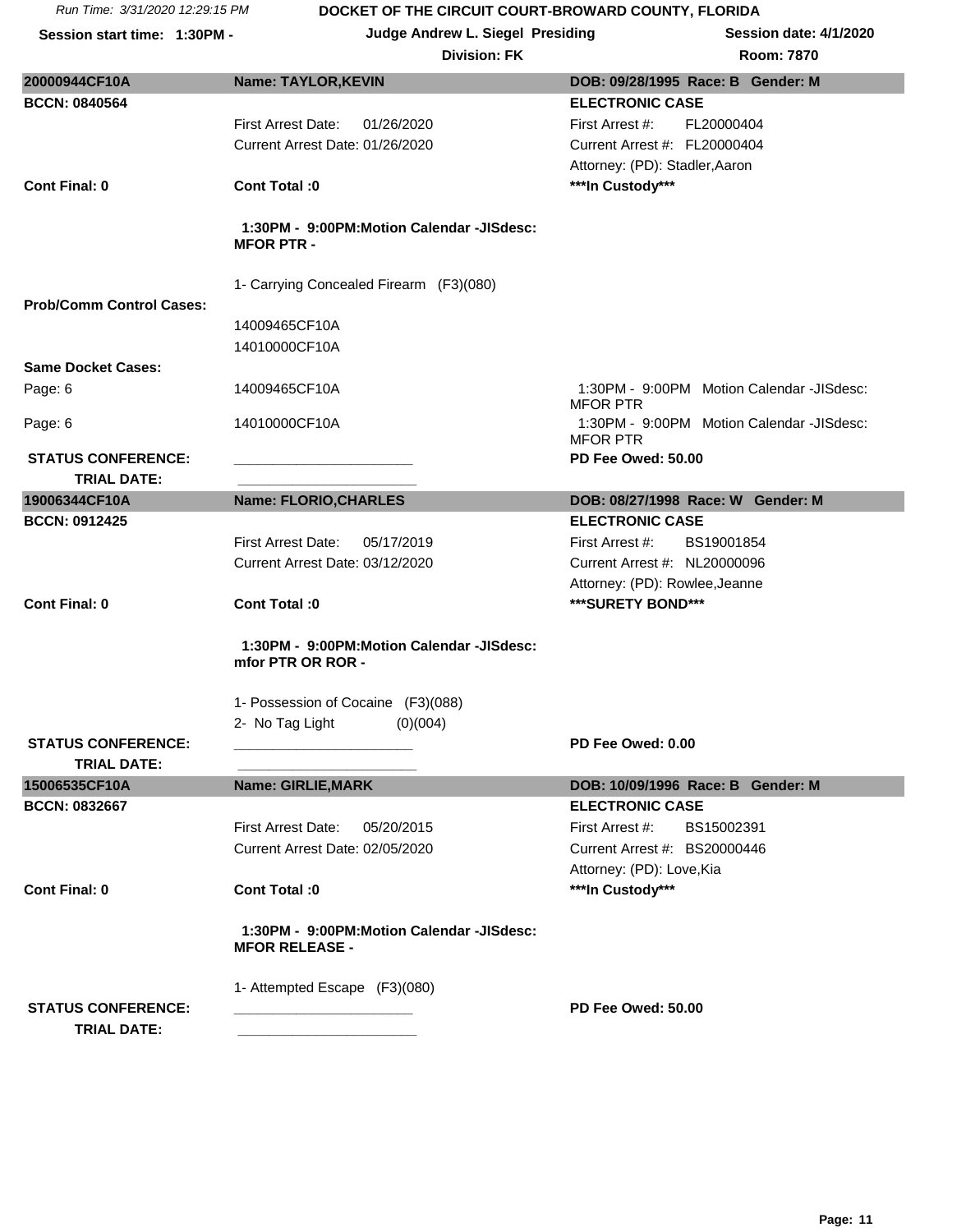| Run Time: 3/31/2020 12:29:15 PM |  |
|---------------------------------|--|
|                                 |  |

| Run Time: 3/31/2020 12:29:15 PM                 | DOCKET OF THE CIRCUIT COURT-BROWARD COUNTY, FLORIDA                |                                                                  |
|-------------------------------------------------|--------------------------------------------------------------------|------------------------------------------------------------------|
| Session start time: 1:30PM -                    | <b>Judge Andrew L. Siegel Presiding</b>                            | Session date: 4/1/2020                                           |
|                                                 | <b>Division: FK</b>                                                | Room: 7870                                                       |
| 16014483CF10A                                   | <b>Name: LAVEAU, RICHARD</b>                                       | DOB: 06/05/1998 Race: B Gender: M                                |
| <b>BCCN: 0874289</b>                            |                                                                    | <b>ELECTRONIC CASE</b>                                           |
|                                                 | First Arrest Date:<br>12/13/2016                                   | First Arrest #:<br>MM16001098                                    |
|                                                 | Current Arrest Date: 02/26/2020                                    | Current Arrest #: DV20000215                                     |
|                                                 |                                                                    | Attorney: (PD): Perez, Priscilla                                 |
| Cont Final: 0                                   | Cont Total: 3                                                      | ***In Custody***                                                 |
|                                                 | 1:30PM - 9:00PM:Motion Calendar -JISdesc:<br><b>MFOR RELEASE -</b> |                                                                  |
|                                                 | 1-2 Burglary Conveyance Unoccup (F3)(080)                          |                                                                  |
| <b>Prob/Comm Control Cases:</b>                 |                                                                    |                                                                  |
| 16/                                             | 19006755CF10A                                                      |                                                                  |
| <b>Same Docket Cases:</b>                       |                                                                    |                                                                  |
| Page: 16                                        | 19006755CF10A                                                      | 1:30PM - 9:00PM Motion Calendar -JISdesc:<br><b>MFOR RELEASE</b> |
| Page: 17                                        | 20002177CF10A                                                      | 1:30PM - 9:00PM Motion Calendar -JISdesc:<br><b>MFOR RELEASE</b> |
| <b>STATUS CONFERENCE:</b><br><b>TRIAL DATE:</b> |                                                                    | <b>PD Fee Owed: 150.00</b>                                       |
| 18002721CF10A                                   | Name: CAMPBELL, KAROY                                              | DOB: 08/04/1991 Race: B Gender: M                                |
| <b>BCCN: 0894105</b>                            |                                                                    | <b>ELECTRONIC CASE</b>                                           |
|                                                 | <b>First Arrest Date:</b><br>03/04/2018                            | PB18000429<br>First Arrest #:                                    |

1- Burglary Conveyance Unoccup (F3)(080) **Same Docket Cases:**  Page: 16 19009621CF10A 19009621CF10A 1:30PM - 9:00PM Motion Calendar -JISdesc:

Current Arrest Date: 03/12/2020 Current Arrest #: BS20000866

**Cont Final: 0 Cont Total :0 \*\*\*In Custody\*\*\***

**MFOR RELEASE -**

 **1:30PM - 9:00PM:Motion Calendar -JISdesc:** 

Attorney: (PD): Quackenbush,Pieter

MFOR RELEASE

**STATUS CONFERENCE: \_\_\_\_\_\_\_\_\_\_\_\_\_\_\_\_\_\_\_\_\_\_\_ TRIAL DATE: \_\_\_\_\_\_\_\_\_\_\_\_\_\_\_\_\_\_\_\_\_\_\_**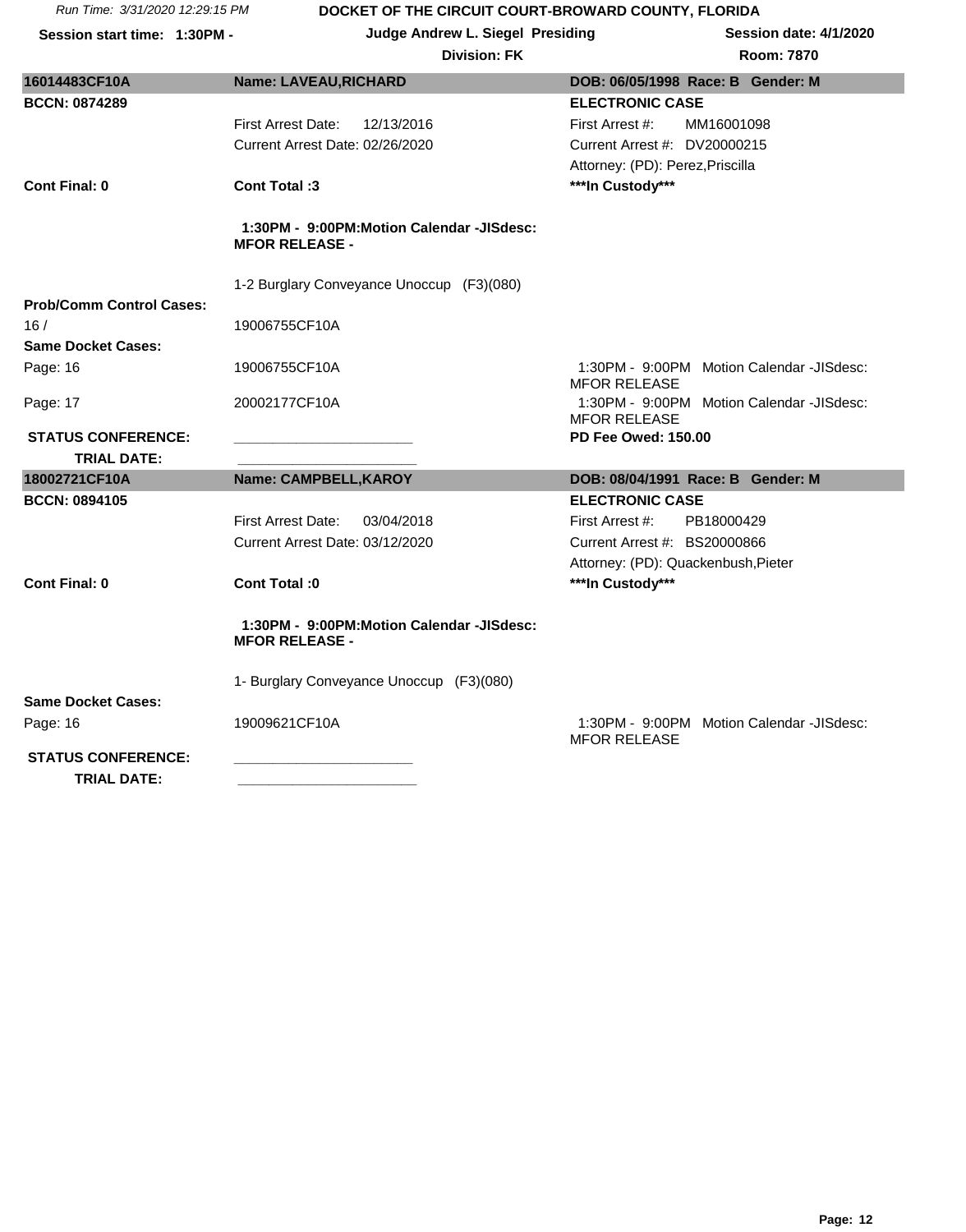**Session start time: 1:30PM - Judge Andrew L. Siegel Presiding Session date: 4/1/2020**

| 18008031CF10A                                   | <b>Name: DIAZ, RUBEN</b>                                           | DOB: 02/06/1969 Race: W Gender: M                                |  |  |  |
|-------------------------------------------------|--------------------------------------------------------------------|------------------------------------------------------------------|--|--|--|
| <b>BCCN: 0670082</b>                            |                                                                    | <b>ELECTRONIC CASE</b>                                           |  |  |  |
|                                                 | <b>First Arrest Date:</b><br>07/05/2018                            | First Arrest #:<br>FL18002917                                    |  |  |  |
|                                                 | Current Arrest Date: 02/27/2020                                    | Current Arrest #: PB20000461                                     |  |  |  |
|                                                 |                                                                    | Attorney: (PD): Quackenbush, Pieter                              |  |  |  |
| <b>Cont Final: 0</b>                            | <b>Cont Total: 4</b>                                               | ***In Custody***                                                 |  |  |  |
|                                                 | 1:30PM - 9:00PM:Motion Calendar -JISdesc:<br><b>MFOR RELEASE -</b> |                                                                  |  |  |  |
|                                                 | 1- Possession of Cocaine (F3)(088)                                 |                                                                  |  |  |  |
| <b>Same Docket Cases:</b>                       |                                                                    |                                                                  |  |  |  |
| Page: 25                                        | 19002387CF10A                                                      | 1:30PM - 9:00PM Motion Calendar -JISdesc: MTO<br><b>DISMISS</b>  |  |  |  |
| Page: 15                                        | 19004147CF10A                                                      | 1:30PM - 9:00PM Motion Calendar -JISdesc:<br><b>MFOR RELEASE</b> |  |  |  |
| <b>STATUS CONFERENCE:</b>                       |                                                                    | PD Fee Owed: 50.00                                               |  |  |  |
| <b>TRIAL DATE:</b>                              |                                                                    |                                                                  |  |  |  |
| 19000225CF10A                                   | Name: JOSEPH, JIVONNI                                              | DOB: 05/11/1999 Race: B Gender: M                                |  |  |  |
| <b>BCCN: 0890893</b>                            |                                                                    | <b>ELECTRONIC CASE</b>                                           |  |  |  |
|                                                 | <b>First Arrest Date:</b><br>01/05/2019                            | First Arrest #:<br>DR19000020                                    |  |  |  |
|                                                 | Current Arrest Date: 03/17/2020                                    | Current Arrest #: PL20000297                                     |  |  |  |
| <b>Cont Final: 0</b>                            | Cont Total: 0                                                      | Attorney: (PD): Miceli, Jonathan<br>***In Custody***             |  |  |  |
|                                                 |                                                                    |                                                                  |  |  |  |
|                                                 | 1:30PM - 9:00PM:Motion Calendar -JISdesc:<br><b>MFOR RELEASE -</b> |                                                                  |  |  |  |
|                                                 | 1- Possession of Cocaine (F3)(088)                                 |                                                                  |  |  |  |
| <b>Prob/Comm Control Cases:</b>                 |                                                                    |                                                                  |  |  |  |
|                                                 | 19000225CF10A                                                      |                                                                  |  |  |  |
| 14/                                             | 19001433CF10A                                                      |                                                                  |  |  |  |
| 15/                                             | 19004648CF10A                                                      |                                                                  |  |  |  |
| <b>Same Docket Cases:</b>                       |                                                                    |                                                                  |  |  |  |
| Page: 14                                        | 19001433CF10A                                                      | 1:30PM - 9:00PM Motion Calendar -JISdesc:<br><b>MFOR RELEASE</b> |  |  |  |
| Page: 15                                        | 19004648CF10A                                                      | 1:30PM - 9:00PM Motion Calendar -JISdesc:<br><b>MFOR RELEASE</b> |  |  |  |
| <b>STATUS CONFERENCE:</b><br><b>TRIAL DATE:</b> |                                                                    | PD Fee Owed: 50.00                                               |  |  |  |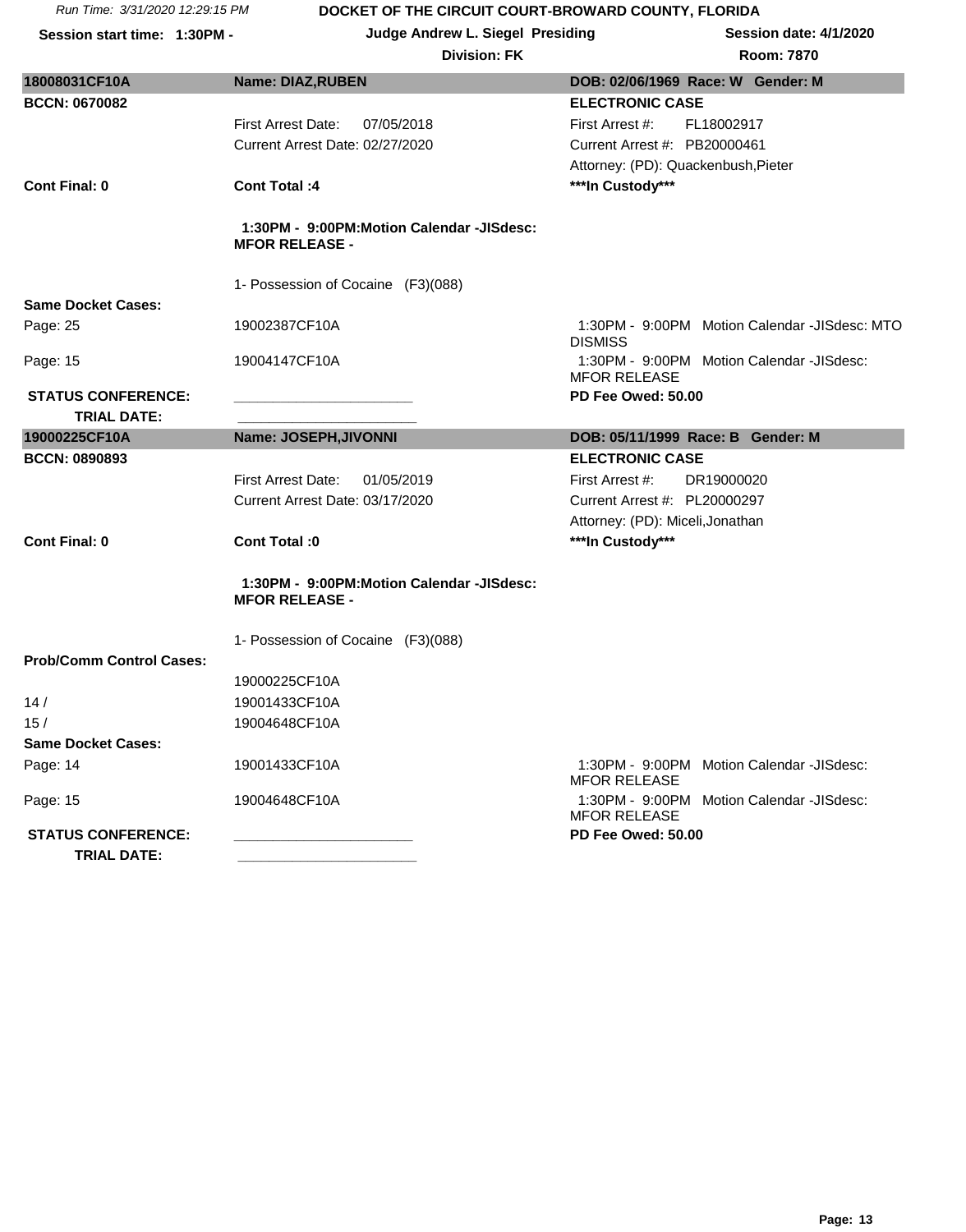**Session start time: 1:30PM - Judge Andrew L. Siegel Presiding Session date: 4/1/2020**

| Room: 787 |  |
|-----------|--|
|           |  |

| 19001433CF10A                   | Name: JOSEPH, JIVONNI                                              | DOB: 05/11/1999 Race: B Gender: M                                |
|---------------------------------|--------------------------------------------------------------------|------------------------------------------------------------------|
| <b>BCCN: 0890893</b>            |                                                                    | <b>ELECTRONIC CASE</b>                                           |
|                                 | <b>First Arrest Date:</b><br>01/29/2019                            | First Arrest #:<br>PB19000260                                    |
|                                 | Current Arrest Date: 03/17/2020                                    | Current Arrest #: PL20000297                                     |
|                                 |                                                                    | Attorney: (PD): Miceli, Jonathan                                 |
| <b>Cont Final: 0</b>            | Cont Total: 0                                                      | ***In Custody***                                                 |
|                                 | 1:30PM - 9:00PM:Motion Calendar -JISdesc:<br><b>MFOR RELEASE -</b> |                                                                  |
|                                 | 1- Grand Theft in the 3rd Degree (F3)(080)                         |                                                                  |
| <b>Prob/Comm Control Cases:</b> |                                                                    |                                                                  |
|                                 | 19000225CF10A                                                      |                                                                  |
|                                 | 19001433CF10A                                                      |                                                                  |
| 15/                             | 19004648CF10A                                                      |                                                                  |
| <b>Same Docket Cases:</b>       |                                                                    |                                                                  |
| Page: 13                        | 19000225CF10A                                                      | 1:30PM - 9:00PM Motion Calendar -JISdesc:<br><b>MFOR RELEASE</b> |
| Page: 15                        | 19004648CF10A                                                      | 1:30PM - 9:00PM Motion Calendar -JISdesc:<br><b>MFOR RELEASE</b> |
| <b>STATUS CONFERENCE:</b>       |                                                                    | PD Fee Owed: 50.00                                               |
| <b>TRIAL DATE:</b>              |                                                                    |                                                                  |
| 19003284CF10A                   | Name: OLGUIN, JOSE                                                 | DOB: 03/19/1957 Race: W Gender: M                                |
| <b>BCCN: 0909314</b>            |                                                                    | <b>ELECTRONIC CASE</b>                                           |
|                                 | <b>First Arrest Date:</b><br>03/08/2019                            | HW19000426<br>First Arrest #:                                    |
|                                 | Current Arrest Date: 03/08/2019                                    | Current Arrest #: HW19000426                                     |
|                                 |                                                                    | Attorney: (PD): Martinez, Gustavo                                |
| <b>Cont Final: 0</b>            | <b>Cont Total: 4</b>                                               | ***In Custody***                                                 |
|                                 | 1:30PM - 9:00PM:Motion Calendar -JISdesc:<br><b>MFOR RELEASE -</b> |                                                                  |
|                                 | 1- Leave Scene of Crash w/SBI (F2)(096)                            |                                                                  |
|                                 | 2- Tampering With Physical Evidence (F3)(080)                      |                                                                  |
|                                 | 3- No Valid DL / Non Resident (M2)(051)                            |                                                                  |
| <b>STATUS CONFERENCE:</b>       |                                                                    | PD Fee Owed: 50.00                                               |
| <b>TRIAL DATE:</b>              |                                                                    |                                                                  |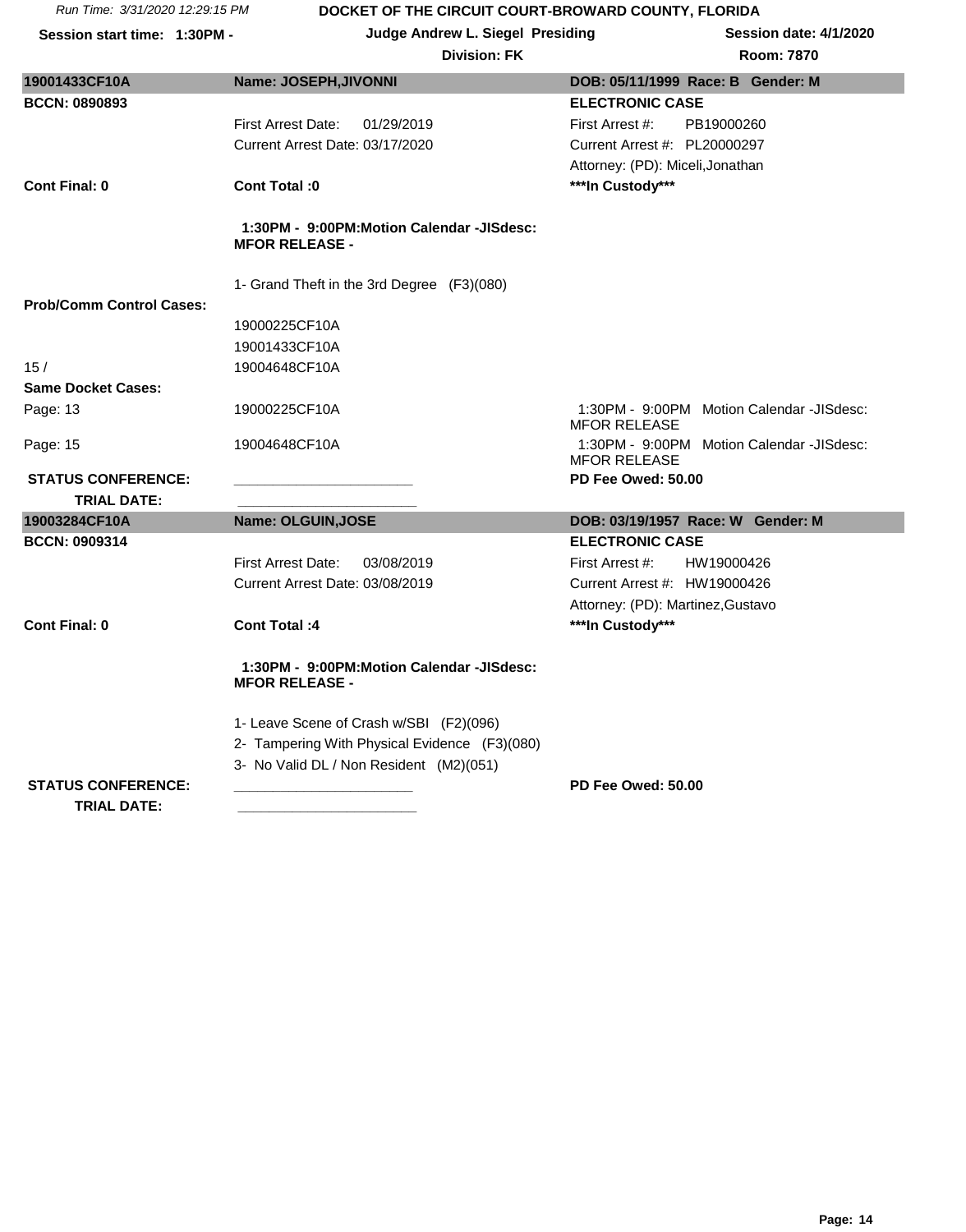**Session start time: 1:30PM - Judge Andrew L. Siegel Presiding Session date: 4/1/2020**

|  |  | Rc |
|--|--|----|
|  |  |    |

| 19004147CF10A                                   | <b>Name: DIAZ, RUBEN</b>                                           | DOB: 02/06/1969 Race: W Gender: M                                |
|-------------------------------------------------|--------------------------------------------------------------------|------------------------------------------------------------------|
| <b>BCCN: 0670082</b>                            |                                                                    | <b>ELECTRONIC CASE</b>                                           |
|                                                 | <b>First Arrest Date:</b><br>03/29/2019                            | First Arrest #:<br>CH19000496                                    |
|                                                 | Current Arrest Date: 02/27/2020                                    | Current Arrest #: PB20000461                                     |
|                                                 |                                                                    | Attorney: (PD): Quackenbush, Pieter                              |
| <b>Cont Final: 0</b>                            | Cont Total: 0                                                      | ***In Custody***                                                 |
|                                                 | 1:30PM - 9:00PM:Motion Calendar -JISdesc:<br><b>MFOR RELEASE -</b> |                                                                  |
|                                                 | 1-2 Defraud Financial Institution (F2)(080)                        |                                                                  |
|                                                 | 3-4 Crim Use of Personal ID Info (F3)(092)                         |                                                                  |
|                                                 | 5-6 Grand Theft in the 3rd Degree (F3)(080)                        |                                                                  |
| <b>Same Docket Cases:</b>                       |                                                                    |                                                                  |
| Page: 13                                        | 18008031CF10A                                                      | 1:30PM - 9:00PM Motion Calendar -JISdesc:<br><b>MFOR RELEASE</b> |
| Page: 25                                        | 19002387CF10A                                                      | 1:30PM - 9:00PM Motion Calendar -JISdesc: MTO<br><b>DISMISS</b>  |
| <b>Companion Cases:</b>                         |                                                                    |                                                                  |
|                                                 | 19004148CF10A                                                      |                                                                  |
| <b>STATUS CONFERENCE:</b>                       |                                                                    | PD Fee Owed: 50.00                                               |
| <b>TRIAL DATE:</b>                              |                                                                    |                                                                  |
| 19004648CF10A                                   | Name: JOSEPH, JIVONNI                                              | DOB: 05/11/1999 Race: B Gender: M                                |
| <b>BCCN: 0890893</b>                            |                                                                    | <b>ELECTRONIC CASE</b>                                           |
|                                                 | <b>First Arrest Date:</b><br>04/10/2019                            | First Arrest #:<br>PB19001008                                    |
|                                                 | Current Arrest Date: 03/17/2020                                    | Current Arrest #: PL20000297                                     |
|                                                 |                                                                    | Attorney: (PD): Miceli, Jonathan                                 |
| <b>Cont Final: 0</b>                            | Cont Total: 0                                                      | ***In Custody***                                                 |
|                                                 | 1:30PM - 9:00PM:Motion Calendar -JISdesc:<br><b>MFOR RELEASE -</b> |                                                                  |
|                                                 | 1- Possession of Cocaine (F3)(088)                                 |                                                                  |
|                                                 | 2- Resist/Obstruct W/O Violence (M1)(060)                          |                                                                  |
| <b>Prob/Comm Control Cases:</b>                 |                                                                    |                                                                  |
|                                                 | 19000225CF10A                                                      |                                                                  |
|                                                 | 19001433CF10A                                                      |                                                                  |
|                                                 | 19004648CF10A                                                      |                                                                  |
| <b>Same Docket Cases:</b>                       |                                                                    |                                                                  |
| Page: 13                                        | 19000225CF10A                                                      | 1:30PM - 9:00PM Motion Calendar -JISdesc:<br><b>MFOR RELEASE</b> |
| Page: 14                                        | 19001433CF10A                                                      | 1:30PM - 9:00PM Motion Calendar -JISdesc:                        |
|                                                 |                                                                    | <b>MFOR RELEASE</b>                                              |
| <b>STATUS CONFERENCE:</b><br><b>TRIAL DATE:</b> |                                                                    | PD Fee Owed: 50.00                                               |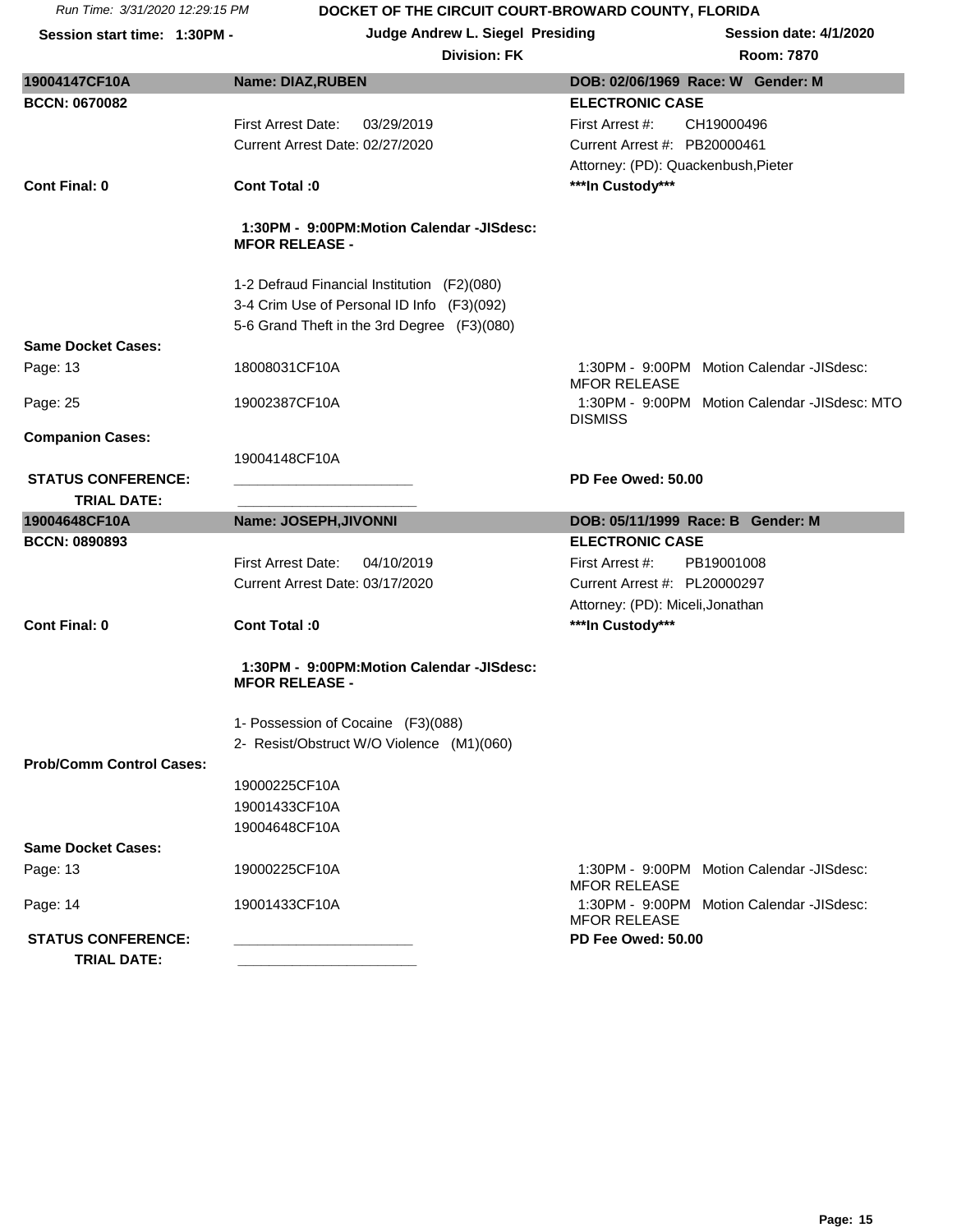**Session start time: 1:30PM - Judge Andrew L. Siegel Presiding Session date: 4/1/2020**

| 19006755CF10A             | <b>Name: LAVEAU, RICHARD</b>                                       | DOB: 06/05/1998 Race: B Gender: M                                |
|---------------------------|--------------------------------------------------------------------|------------------------------------------------------------------|
| <b>BCCN: 0874289</b>      |                                                                    | <b>ELECTRONIC CASE</b>                                           |
|                           | <b>First Arrest Date:</b><br>05/27/2019                            | First Arrest #:<br>DV19000543                                    |
|                           | Current Arrest Date: 02/26/2020                                    | Current Arrest #: DV20000215                                     |
|                           |                                                                    | Attorney: (PD): Perez, Priscilla                                 |
| <b>Cont Final: 0</b>      | <b>Cont Total:2</b>                                                | ***In Custody***                                                 |
|                           | 1:30PM - 9:00PM:Motion Calendar -JISdesc:<br><b>MFOR RELEASE -</b> |                                                                  |
|                           | 1- Trespass Struct/Convey Occupy (M1)(060)                         |                                                                  |
|                           | 2- Resist/Obstruct W/O Violence (M1)(060)                          |                                                                  |
|                           | 3- Possess Drug Paraphernalia (M1)(068)                            |                                                                  |
| <b>Same Docket Cases:</b> |                                                                    |                                                                  |
| Page: 12                  | 16014483CF10A                                                      | 1:30PM - 9:00PM Motion Calendar -JISdesc:<br><b>MFOR RELEASE</b> |
| Page: 17                  | 20002177CF10A                                                      | 1:30PM - 9:00PM Motion Calendar -JISdesc:<br><b>MFOR RELEASE</b> |
| <b>STATUS CONFERENCE:</b> | the control of the control of the control of                       | PD Fee Owed: 50.00                                               |
| <b>TRIAL DATE:</b>        |                                                                    |                                                                  |
| 19009074CF10A             | Name: MACHADO FERNANDEZ, RAMON                                     | DOB: 05/04/1984 Race: W Gender: M                                |
| <b>BCCN: 0769309</b>      |                                                                    | <b>ELECTRONIC CASE</b>                                           |
|                           | <b>First Arrest Date:</b><br>07/20/2019                            | First Arrest #:<br>LL19000348                                    |
|                           | Current Arrest Date: 11/11/2019                                    | Current Arrest #: BS19004278                                     |
|                           |                                                                    | Attorney: (PD): Martinez, Gustavo                                |
| <b>Cont Final: 0</b>      | Cont Total: 0                                                      | ***In Custody***                                                 |
|                           | 1:30PM - 9:00PM:Motion Calendar -JISdesc:<br><b>MFOR RELEASE -</b> |                                                                  |
|                           |                                                                    |                                                                  |
| <b>STATUS CONFERENCE:</b> | 1- Aggrav Battery w/Deadly Weapon (F2)(084)                        | PD Fee Owed: 50.00                                               |
| <b>TRIAL DATE:</b>        |                                                                    |                                                                  |
| 19009621CF10A             |                                                                    |                                                                  |
|                           | <b>Name: CAMPBELL, KAROY</b>                                       | DOB: 08/04/1991 Race: B Gender: M                                |
| <b>BCCN: 0894105</b>      |                                                                    | <b>ELECTRONIC CASE</b>                                           |
|                           | First Arrest Date:<br>08/02/2019                                   | First Arrest #:<br>CS19000951                                    |
|                           | Current Arrest Date: 08/02/2019                                    | Current Arrest #: CS19000951                                     |
|                           |                                                                    | Attorney: (PD): Dossani, Anshara                                 |
| <b>Cont Final: 0</b>      | Cont Total :0                                                      | ***In Custody***                                                 |
|                           | 1:30PM - 9:00PM:Motion Calendar -JISdesc:<br><b>MFOR RELEASE -</b> |                                                                  |
|                           | 1-3 Att Burgl Unoccupied Dwel (F3)(080)                            |                                                                  |
| <b>Same Docket Cases:</b> |                                                                    |                                                                  |
|                           | 18002721CF10A                                                      | 1:30PM - 9:00PM Motion Calendar -JISdesc:                        |
| Page: 12                  |                                                                    | <b>MFOR RELEASE</b>                                              |
| <b>STATUS CONFERENCE:</b> |                                                                    |                                                                  |
| <b>TRIAL DATE:</b>        |                                                                    |                                                                  |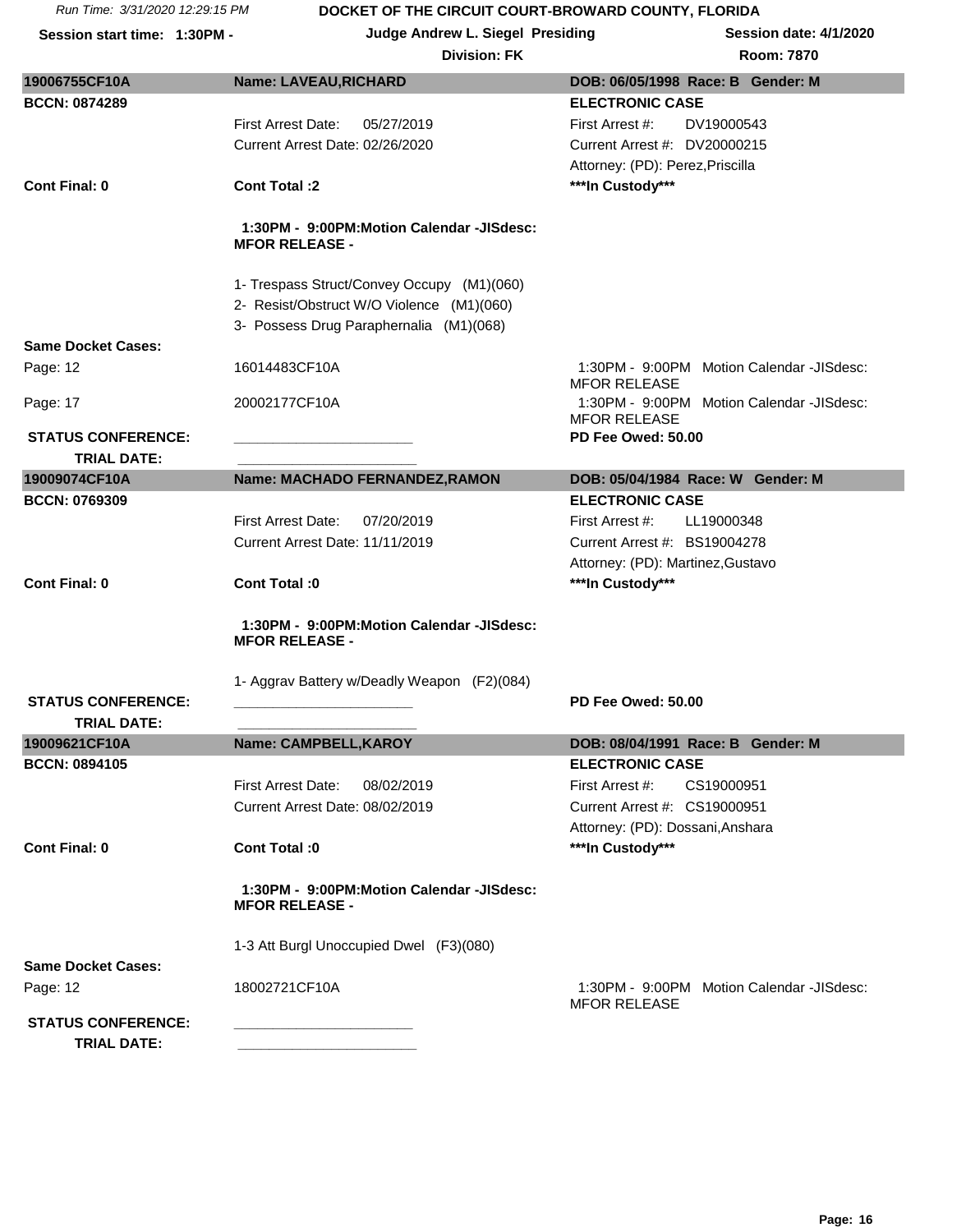| Run Time: 3/31/2020 12:29:15 PM                 | DOCKET OF THE CIRCUIT COURT-BROWARD COUNTY, FLORIDA                             |                                                                  |
|-------------------------------------------------|---------------------------------------------------------------------------------|------------------------------------------------------------------|
| Session start time: 1:30PM -                    | Judge Andrew L. Siegel Presiding                                                | <b>Session date: 4/1/2020</b>                                    |
|                                                 | <b>Division: FK</b>                                                             | Room: 7870                                                       |
| 19009976CF10A                                   | Name: PEREZ CORCHO, ROLANDO                                                     | DOB: 07/05/1963 Race: W Gender: M                                |
| <b>BCCN: 0915860</b>                            |                                                                                 | <b>ELECTRONIC CASE</b>                                           |
|                                                 | <b>First Arrest Date:</b><br>08/12/2019                                         | First Arrest #:<br>SN19000561                                    |
|                                                 | Current Arrest Date: 08/12/2019                                                 | Current Arrest #: SN19000561                                     |
|                                                 |                                                                                 | Attorney: (PD): Martinez, Gustavo                                |
| <b>Cont Final: 0</b>                            | <b>Cont Total:3</b>                                                             | ***In Custody***                                                 |
|                                                 | 1:30PM - 9:00PM:Motion Calendar -JISdesc:<br><b>MFOR RELEASE -</b>              |                                                                  |
|                                                 | 1- Aggrav Stalking After Injunctn (F3)(084)                                     |                                                                  |
|                                                 | 2- Leave Acc/Attend Veh/More \$50 (M2)(054)                                     |                                                                  |
| <b>STATUS CONFERENCE:</b>                       |                                                                                 | PD Fee Owed: 50.00                                               |
| <b>TRIAL DATE:</b>                              |                                                                                 |                                                                  |
| 20002177CF10A                                   | <b>Name: LAVEAU, RICHARD</b>                                                    | DOB: 06/05/1998 Race: B Gender: M                                |
| <b>BCCN: 0874289</b>                            |                                                                                 | <b>ELECTRONIC CASE</b>                                           |
|                                                 | First Arrest Date:<br>02/26/2020                                                | First Arrest #:<br>DV20000215                                    |
|                                                 | Current Arrest Date: 02/26/2020                                                 | Current Arrest #: DV20000215                                     |
|                                                 |                                                                                 | Attorney: (PD): Perez, Priscilla                                 |
| <b>Cont Final: 0</b>                            | Cont Total: 0                                                                   | ***In Custody***                                                 |
|                                                 | 1:30PM - 9:00PM:Motion Calendar -JISdesc:<br><b>MFOR RELEASE -</b>              |                                                                  |
| <b>Prob/Comm Control Cases:</b>                 |                                                                                 |                                                                  |
|                                                 | 19006755CF10A                                                                   |                                                                  |
| <b>Same Docket Cases:</b>                       |                                                                                 |                                                                  |
| Page: 12                                        | 16014483CF10A                                                                   | 1:30PM - 9:00PM Motion Calendar -JISdesc:<br><b>MFOR RELEASE</b> |
| Page: 16                                        | 19006755CF10A                                                                   | 1:30PM - 9:00PM Motion Calendar -JISdesc:<br><b>MFOR RELEASE</b> |
| <b>STATUS CONFERENCE:</b>                       |                                                                                 | PD Fee Owed: 50.00                                               |
| <b>TRIAL DATE:</b><br>18007102CF10A             | Name: RODRIGUEZ, JOSE                                                           | DOB: 02/09/1963 Race: W Gender: M                                |
| <b>BCCN: 0598756</b>                            |                                                                                 | <b>ELECTRONIC CASE</b>                                           |
|                                                 | <b>First Arrest Date:</b><br>06/14/2018                                         | First Arrest #:<br>OP18000408                                    |
|                                                 | Current Arrest Date: 06/14/2018                                                 | Current Arrest #: OP18000408                                     |
|                                                 |                                                                                 | Attorney: (PD): Gibert, Rachel                                   |
| <b>Cont Final: 0</b>                            | Cont Total:5                                                                    | ***In Custody***                                                 |
|                                                 | 1:30PM - 9:00PM:Motion Calendar -JISdesc:<br><b>MFOR RELEASE FROM CUSTODY -</b> |                                                                  |
|                                                 |                                                                                 |                                                                  |
|                                                 | 1- Grand Theft in the 3rd Degree (F3)(080)                                      |                                                                  |
|                                                 | 2- Uttering a Forged Instrument (F3)(080)                                       |                                                                  |
| <b>STATUS CONFERENCE:</b><br><b>TRIAL DATE:</b> |                                                                                 | PD Fee Owed: 50.00                                               |

**Page: 17**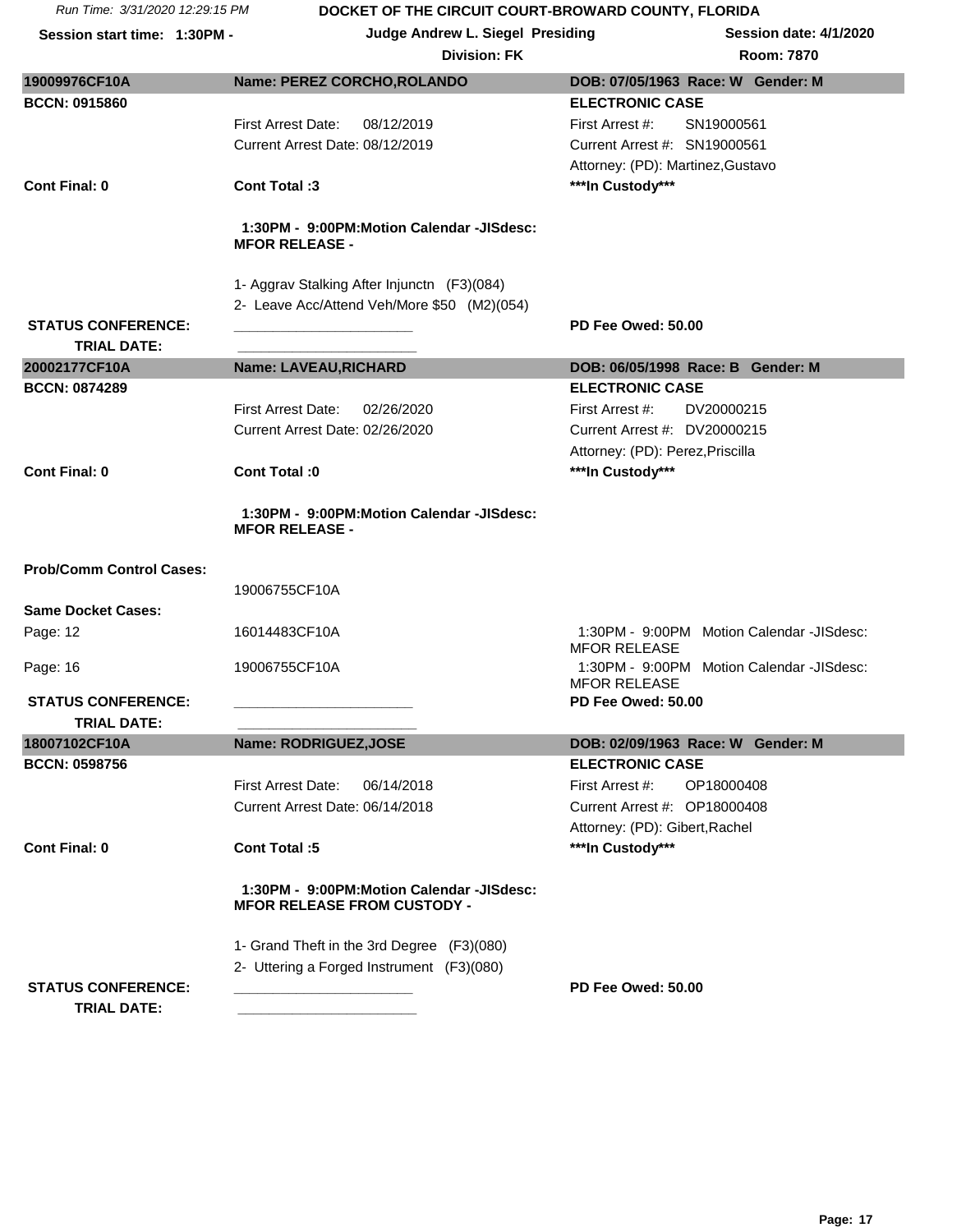**Session start time: 1:30PM - Judge Andrew L. Siegel Presiding Session date: 4/1/2020**

|                                 |                                            | <b>NUUIII.</b> 1010                                          |
|---------------------------------|--------------------------------------------|--------------------------------------------------------------|
| 18007807CF10A                   | Name: LINHART, TIMOTHY                     | DOB: 12/05/1968 Race: W Gender: M                            |
| <b>BCCN: 0075528</b>            |                                            | <b>ELECTRONIC CASE</b>                                       |
|                                 | <b>First Arrest Date:</b><br>06/30/2018    | First Arrest #:<br>NL18000263                                |
|                                 | Current Arrest Date: 10/22/2019            | Current Arrest #: BS19004009                                 |
|                                 |                                            | Attorney: (PD): Outcalt, Lauren                              |
| <b>Cont Final: 0</b>            | <b>Cont Total:2</b>                        | ***In Custody***                                             |
|                                 |                                            |                                                              |
|                                 | 1:30PM - 9:00PM:Motion Calendar -JISdesc:  |                                                              |
|                                 | <b>MFOR ROR-</b>                           |                                                              |
|                                 |                                            |                                                              |
| <b>Prob/Comm Control Cases:</b> | 1- Grand Theft in the 3rd Degree (F3)(080) |                                                              |
|                                 |                                            |                                                              |
|                                 | 18007807CF10A                              |                                                              |
| 18/                             | 18011366CF10A                              |                                                              |
| <b>Same Docket Cases:</b>       |                                            |                                                              |
| Page: 18                        | 18011366CF10A                              | 1:30PM - 9:00PM Motion Calendar -JISdesc:<br><b>MFOR ROR</b> |
| Page: 20                        | 19012779CF10A                              | 1:30PM - 9:00PM Motion Calendar -JISdesc:<br><b>MFOR ROR</b> |
| <b>STATUS CONFERENCE:</b>       |                                            | PD Fee Owed: 0.00                                            |
| <b>TRIAL DATE:</b>              |                                            |                                                              |
| 18011366CF10A                   | Name: LINHART, TIMOTHY                     | DOB: 12/05/1968 Race: W Gender: M                            |
| <b>BCCN: 0075528</b>            |                                            | <b>ELECTRONIC CASE</b>                                       |
|                                 | <b>First Arrest Date:</b><br>09/15/2018    | First Arrest #:<br>WM18000463                                |
|                                 | Current Arrest Date: 10/22/2019            | Current Arrest #: BS19004009                                 |
|                                 |                                            | Attorney: (PD): Outcalt, Lauren                              |
| <b>Cont Final: 0</b>            | Cont Total:1                               | ***In Custody***                                             |
|                                 |                                            |                                                              |
|                                 | 1:30PM - 9:00PM:Motion Calendar -JISdesc:  |                                                              |
|                                 | <b>MFOR ROR -</b>                          |                                                              |
|                                 |                                            |                                                              |
|                                 | 1- Possession Of Methamphetamine (F3)(087) |                                                              |
|                                 | 2- Possess Drug Paraphernalia (M1)(068)    |                                                              |
|                                 | 3- Bike Regulation Violations (0)(001)     |                                                              |
| <b>Prob/Comm Control Cases:</b> |                                            |                                                              |
|                                 | 18007807CF10A                              |                                                              |
|                                 | 18011366CF10A                              |                                                              |
| <b>Same Docket Cases:</b>       |                                            |                                                              |
| Page: 18                        | 18007807CF10A                              | 1:30PM - 9:00PM Motion Calendar -JISdesc:<br><b>MFOR ROR</b> |
| Page: 20                        | 19012779CF10A                              | 1:30PM - 9:00PM Motion Calendar -JISdesc:                    |
| <b>STATUS CONFERENCE:</b>       |                                            | <b>MFOR ROR</b>                                              |
|                                 |                                            | PD Fee Owed: 0.00                                            |
| <b>TRIAL DATE:</b>              |                                            |                                                              |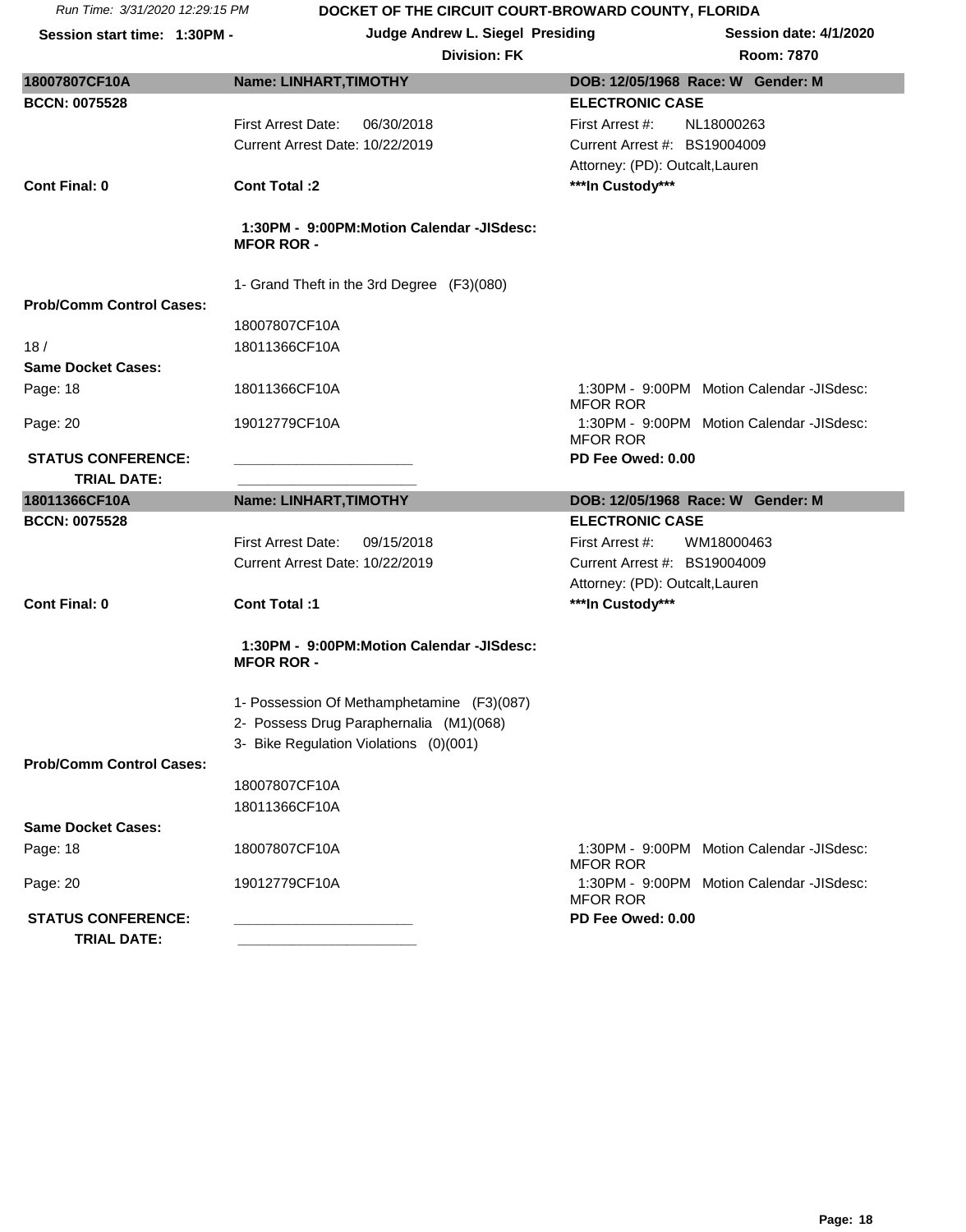| Run Time: 3/31/2020 12:29:15 PM |                                                                | DOCKET OF THE CIRCUIT COURT-BROWARD COUNTY, FLORIDA          |
|---------------------------------|----------------------------------------------------------------|--------------------------------------------------------------|
| Session start time: 1:30PM -    | <b>Judge Andrew L. Siegel Presiding</b>                        | <b>Session date: 4/1/2020</b>                                |
|                                 | <b>Division: FK</b>                                            | <b>Room: 7870</b>                                            |
| 19003750CF10A                   | Name: GONZALEZ GUERRA, RICARDO                                 | DOB: 06/09/1956 Race: W Gender: M                            |
| <b>BCCN: 0845583</b>            |                                                                | <b>ELECTRONIC CASE</b>                                       |
|                                 | First Arrest Date:<br>05/06/2019                               | First Arrest #:<br>FL19002180                                |
|                                 | Current Arrest Date: 03/17/2020                                | Current Arrest #: BS20000639                                 |
|                                 |                                                                | Attorney: (PD): Drake, Akilya                                |
| <b>Cont Final: 0</b>            | <b>Cont Total:1</b>                                            | ***In Custody***                                             |
|                                 | 1:30PM - 9:00PM:Motion Calendar -JISdesc:<br>mfor ROR -        |                                                              |
|                                 | 1- Grand Theft in the 3rd Degree (F3)(080)                     |                                                              |
| <b>STATUS CONFERENCE:</b>       |                                                                | PD Fee Owed: 50.00                                           |
| <b>TRIAL DATE:</b>              |                                                                |                                                              |
| 19007496CF10A                   | <b>Name: JOSEPH, ANDRE</b>                                     | DOB: 11/22/1985 Race: B Gender: M                            |
| <b>BCCN: 0663120</b>            |                                                                | <b>ELECTRONIC CASE</b>                                       |
|                                 | <b>First Arrest Date:</b><br>04/19/2019                        | First Arrest #:<br>FL19001870                                |
|                                 | Current Arrest Date: 04/19/2019                                | Current Arrest #: FL19001870                                 |
|                                 |                                                                | Attorney: (PD): Ros, Meritxell                               |
| <b>Cont Final: 0</b>            | Cont Total: 3                                                  | ***In Custody***                                             |
|                                 | 1:30PM - 9:00PM:Motion Calendar -JISdesc:<br><b>MFOR ROR -</b> |                                                              |
|                                 | 1-2 Dealing in Stolen Property (F2)(080)                       |                                                              |
| <b>Prob/Comm Control Cases:</b> |                                                                |                                                              |
| 23/                             | 18001191CF10A                                                  |                                                              |
| <b>Same Docket Cases:</b>       |                                                                |                                                              |
| Page: 23                        | 18001191CF10A                                                  | 1:30PM - 9:00PM Motion Calendar -JISdesc: mfor<br>ROR on VOP |
| Page: 24                        | 19005078CF10A                                                  | 1:30PM - 9:00PM Motion Calendar -JISdesc:<br>MFOR ROR OR PTR |
| <b>STATUS CONFERENCE:</b>       |                                                                | PD Fee Owed: 50.00                                           |
| <b>TRIAL DATE:</b>              |                                                                |                                                              |
| 19007680CF10A                   | Name: JACKSON, RONALD                                          | DOB: 02/09/1968 Race: B Gender: M                            |
| <b>BCCN: 0249190</b>            |                                                                | <b>ELECTRONIC CASE</b>                                       |
|                                 | <b>First Arrest Date:</b><br>06/16/2019                        | First Arrest #:<br>PB19001600                                |
|                                 | Current Arrest Date: 09/14/2019                                | Current Arrest #: PB19002359                                 |
|                                 |                                                                | Attorney: (PD): Sarfin, Philip                               |
| <b>Cont Final: 0</b>            | Cont Total:3                                                   | ***In Custody***                                             |
|                                 | 1:30PM - 9:00PM:Motion Calendar -JISdesc:<br><b>MFOR ROR -</b> |                                                              |
| <b>STATUS CONFERENCE:</b>       | 1- Robbery / No Weapon (F2)(080)                               | PD Fee Owed: 50.00                                           |
| <b>TRIAL DATE:</b>              |                                                                |                                                              |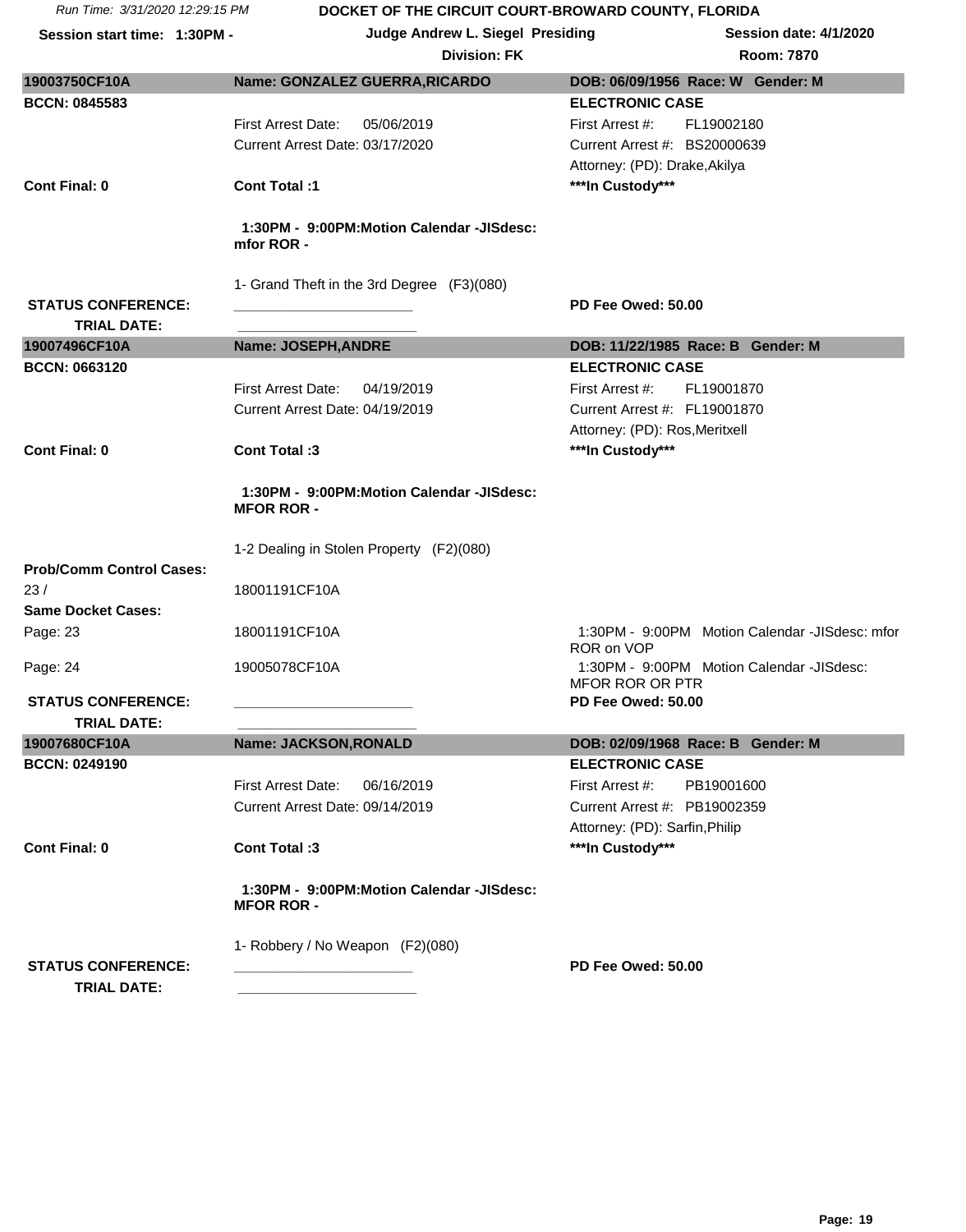**Session start time: 1:30PM - Judge Andrew L. Siegel Presiding Session date: 4/1/2020**

| 19008545CF10A                                   | <b>Name: SEVERINO, ANTHONY</b>                                 | DOB: 05/23/1975 Race: W Gender: M                            |
|-------------------------------------------------|----------------------------------------------------------------|--------------------------------------------------------------|
| <b>BCCN: 0669948</b>                            |                                                                | <b>ELECTRONIC CASE</b>                                       |
|                                                 | <b>First Arrest Date:</b><br>07/06/2019                        | First Arrest #:<br>PP19001230                                |
|                                                 | Current Arrest Date: 12/11/2019                                | Current Arrest #: BS19004609                                 |
|                                                 |                                                                | Attorney: (PD): Sarfin, Philip                               |
| <b>Cont Final: 0</b>                            | Cont Total :1                                                  | ***In Custody***                                             |
|                                                 |                                                                |                                                              |
|                                                 | 1:30PM - 9:00PM:Motion Calendar -JISdesc:<br><b>MFOR ROR -</b> |                                                              |
|                                                 | 1- Burglary Unoccupied Dwelling (F2)(080)                      |                                                              |
| <b>STATUS CONFERENCE:</b>                       |                                                                | PD Fee Owed: 50.00                                           |
| <b>TRIAL DATE:</b>                              |                                                                |                                                              |
| 19012779CF10A                                   | Name: LINHART, TIMOTHY                                         | DOB: 12/05/1968 Race: W Gender: M                            |
| <b>BCCN: 0075528</b>                            |                                                                | <b>ELECTRONIC CASE</b>                                       |
|                                                 | <b>First Arrest Date:</b><br>10/22/2019                        | First Arrest #:<br>BS19004009                                |
|                                                 | Current Arrest Date: 10/22/2019                                | Current Arrest #: BS19004009                                 |
|                                                 |                                                                | Attorney: (PD): Outcalt, Lauren                              |
| <b>Cont Final: 0</b>                            | Cont Total: 0                                                  | ***In Custody***                                             |
|                                                 | 1:30PM - 9:00PM:Motion Calendar -JISdesc:<br><b>MFOR ROR -</b> |                                                              |
|                                                 | 1- Possession Of Methamphetamine (F3)(087)                     |                                                              |
|                                                 | 2- Fail Wear Safety Belt/Operator (0)(003)                     |                                                              |
| <b>Prob/Comm Control Cases:</b>                 |                                                                |                                                              |
|                                                 | 18007807CF10A                                                  |                                                              |
|                                                 | 18011366CF10A                                                  |                                                              |
| <b>Same Docket Cases:</b>                       |                                                                |                                                              |
| Page: 18                                        | 18007807CF10A                                                  | 1:30PM - 9:00PM Motion Calendar -JISdesc:<br><b>MFOR ROR</b> |
| Page: 18                                        | 18011366CF10A                                                  | 1:30PM - 9:00PM Motion Calendar -JISdesc:<br><b>MFOR ROR</b> |
| <b>STATUS CONFERENCE:</b><br><b>TRIAL DATE:</b> |                                                                | PD Fee Owed: 50.00                                           |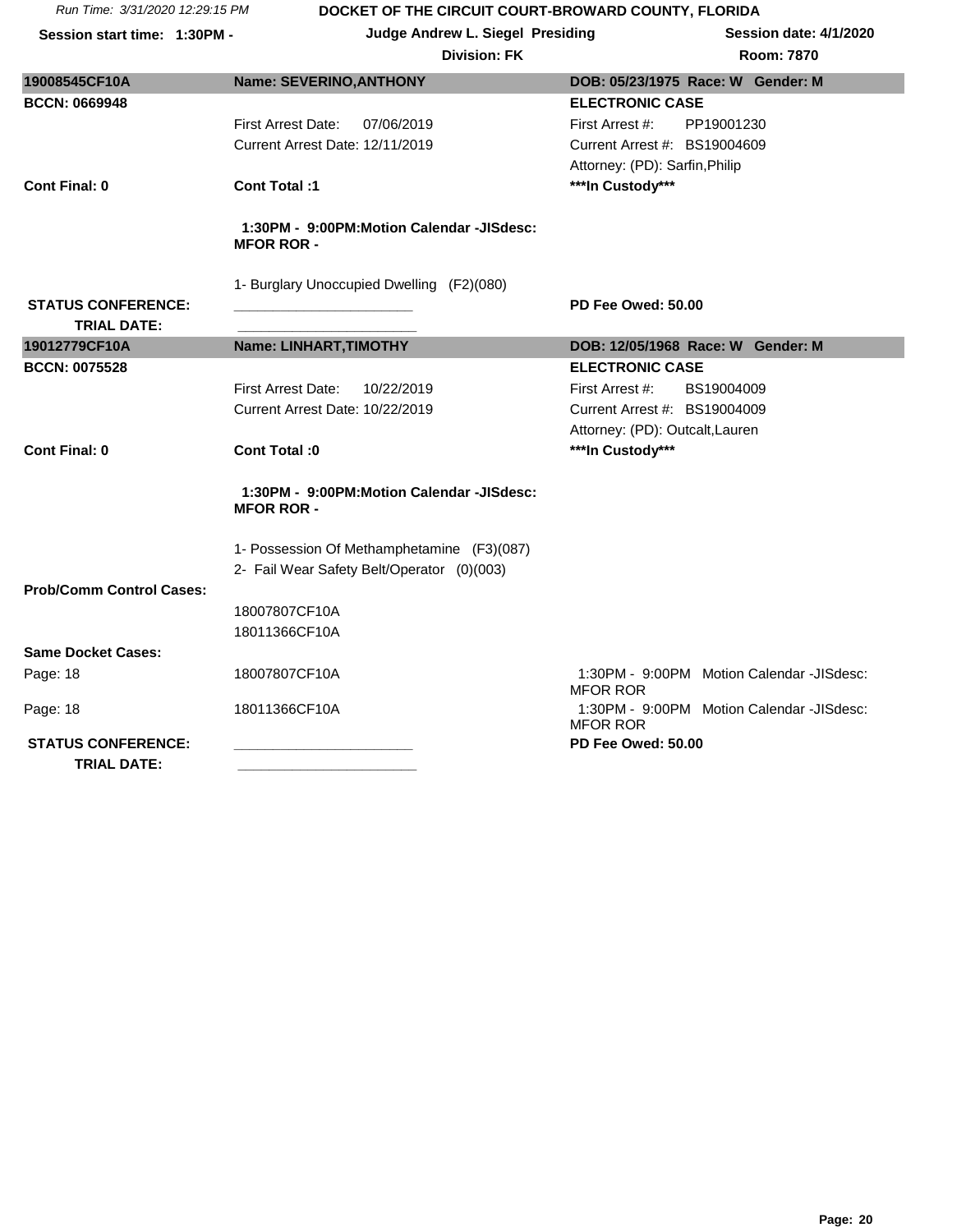**Session start time: 1:30PM - Judge Andrew L. Siegel Presiding Session date: 4/1/2020**

| 19013620CF10A                                   | Name: HILLARD, TERAL                                           | DOB: 06/09/1974 Race: B Gender: M                                |
|-------------------------------------------------|----------------------------------------------------------------|------------------------------------------------------------------|
| <b>BCCN: 0124399</b>                            | *** CAPIAS ***                                                 | <b>ELECTRONIC CASE</b>                                           |
|                                                 | 11/14/2019<br><b>First Arrest Date:</b>                        | First Arrest #:<br>DN19000851                                    |
|                                                 | Current Arrest Date: 11/14/2019                                | Current Arrest #: DN19000851                                     |
|                                                 |                                                                | Attorney: (PD): Chung, William                                   |
| <b>Cont Final: 0</b>                            | Cont Total:1                                                   | ***In Custody***                                                 |
|                                                 | 1:30PM - 9:00PM:Motion Calendar -JISdesc:<br><b>MFOR ROR -</b> |                                                                  |
|                                                 | 1- Possession of Eutylone (F3)(088)                            |                                                                  |
| <b>Same Docket Cases:</b>                       |                                                                |                                                                  |
| Page: 27                                        | 19014403CF10A                                                  | 1:30PM - 9:00PM Motion Calendar -JISdesc: MTO<br><b>SET BOND</b> |
| Page: 22                                        | 20000115CF10A                                                  | 1:30PM - 9:00PM Motion Calendar -JISdesc:<br><b>MFOR ROR</b>     |
| <b>STATUS CONFERENCE:</b>                       |                                                                | PD Fee Owed: 50.00                                               |
| <b>TRIAL DATE:</b>                              |                                                                |                                                                  |
| 19014289CF10A                                   | Name: HENDERSON, MELVIN                                        | DOB: 02/11/1969 Race: B Gender: M                                |
| <b>BCCN: 0728104</b>                            |                                                                | <b>ELECTRONIC CASE</b>                                           |
|                                                 | <b>First Arrest Date:</b><br>02/05/2020                        | First Arrest #:<br>CS20000134                                    |
|                                                 | Current Arrest Date: 02/05/2020                                | Current Arrest #: CS20000134                                     |
|                                                 |                                                                | Attorney: (PD): Rampersaud, Parbattie                            |
| <b>Cont Final: 0</b>                            | Cont Total: 0                                                  | ***In Custody***                                                 |
|                                                 | 1:30PM - 9:00PM:Motion Calendar -JISdesc:<br><b>MFOR ROR -</b> |                                                                  |
|                                                 | 1- Felony Petit Theft (F3)(080)                                |                                                                  |
| <b>Same Docket Cases:</b>                       |                                                                |                                                                  |
| Page: 22                                        | 20001340CF10A                                                  | 1:30PM - 9:00PM Motion Calendar -JISdesc:<br><b>MFOR ROR</b>     |
| <b>STATUS CONFERENCE:</b><br><b>TRIAL DATE:</b> |                                                                | PD Fee Owed: 50.00                                               |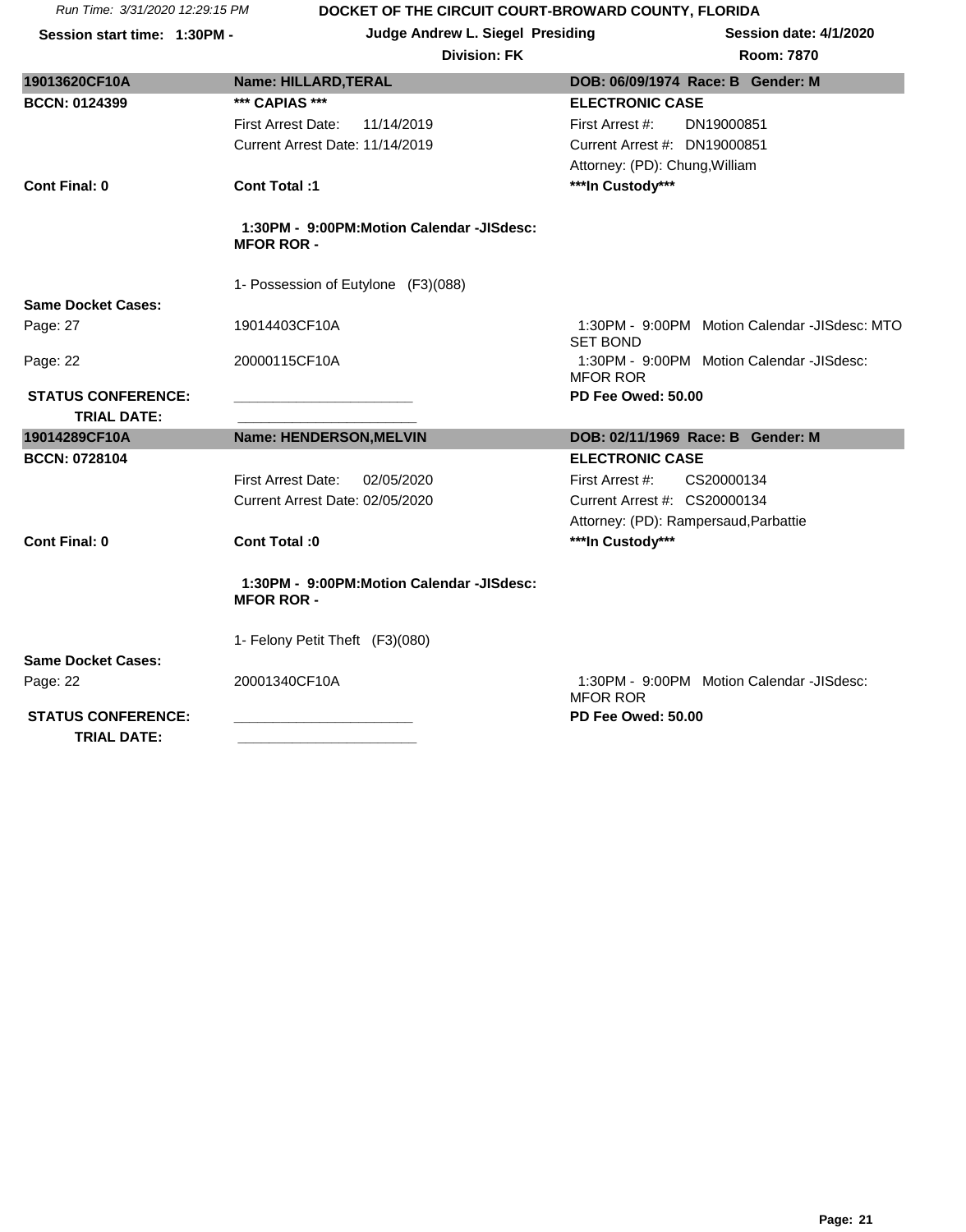**Session start time: 1:30PM - Judge Andrew L. Siegel Presiding Session date: 4/1/2020**

## $Division: FK$

|                           | רוטופועוט.                                                     | <b>RUUIII.</b> 1010                                              |
|---------------------------|----------------------------------------------------------------|------------------------------------------------------------------|
| 20000115CF10A             | Name: HILLIARD, TERAL                                          | DOB: 06/09/1974 Race: B Gender: M                                |
| <b>BCCN: 0124399</b>      |                                                                | <b>ELECTRONIC CASE</b>                                           |
|                           | First Arrest Date:<br>01/03/2020                               | First Arrest #:<br>HW20000012                                    |
|                           | Current Arrest Date: 01/03/2020                                | Current Arrest #: HW20000012                                     |
|                           |                                                                | Attorney: (PD): Chung, William                                   |
| <b>Cont Final: 0</b>      | <b>Cont Total:1</b>                                            | ***In Custody***                                                 |
|                           |                                                                |                                                                  |
|                           | 1:30PM - 9:00PM:Motion Calendar -JISdesc:<br><b>MFOR ROR -</b> |                                                                  |
|                           | 1- Possession of Cocaine (F3)(088)                             |                                                                  |
|                           | 2- Trespass/Property/Other Structure (M1)(060)                 |                                                                  |
| <b>Same Docket Cases:</b> |                                                                |                                                                  |
| Page: 21                  | 19013620CF10A                                                  | 1:30PM - 9:00PM Motion Calendar -JISdesc:<br><b>MFOR ROR</b>     |
| Page: 27                  | 19014403CF10A                                                  | 1:30PM - 9:00PM Motion Calendar -JISdesc: MTO<br><b>SET BOND</b> |
| <b>STATUS CONFERENCE:</b> |                                                                | PD Fee Owed: 50.00                                               |
| <b>TRIAL DATE:</b>        |                                                                |                                                                  |
| 20000301CF10A             | <b>Name: PEREZ, MARK</b>                                       | DOB: 09/27/1963 Race: W Gender: M                                |
| <b>BCCN: 0087718</b>      |                                                                | <b>ELECTRONIC CASE</b>                                           |
|                           | <b>First Arrest Date:</b><br>03/21/2020                        | First Arrest #:<br>MJ20000266                                    |
|                           | Current Arrest Date: 03/21/2020                                | Current Arrest #: MJ20000266                                     |
|                           |                                                                | Attorney: (PD): Hershorn, Alexandra                              |
| <b>Cont Final: 0</b>      | Cont Total :0                                                  | ***In Custody***                                                 |
|                           |                                                                |                                                                  |
|                           | 1:30PM - 9:00PM:Motion Calendar -JISdesc:<br><b>MFOR ROR -</b> |                                                                  |
|                           | 1- Sex Offender Fail Comply W/Law (F3)(085)                    |                                                                  |
| <b>STATUS CONFERENCE:</b> |                                                                |                                                                  |
| <b>TRIAL DATE:</b>        |                                                                |                                                                  |
| 20001340CF10A             | Name: HENDERSON, MELVIN                                        | DOB: 02/11/1969 Race: B Gender: M                                |
| <b>BCCN: 0728104</b>      |                                                                | <b>ELECTRONIC CASE</b>                                           |
|                           | <b>First Arrest Date:</b><br>02/05/2020                        | First Arrest #:<br>CS20000134                                    |
|                           | Current Arrest Date: 02/05/2020                                | Current Arrest #: CS20000134                                     |
|                           |                                                                | Attorney: (PD): Rampersaud, Parbattie                            |
| <b>Cont Final: 0</b>      | Cont Total :0                                                  | ***In Custody***                                                 |
|                           | 1:30PM - 9:00PM:Motion Calendar -JISdesc:<br><b>MFOR ROR -</b> |                                                                  |
|                           |                                                                |                                                                  |
|                           | 1- Felony Petit Theft (F3)(080)                                |                                                                  |
|                           | 2- Unlaw Use False Name/Identity (M1)(060)                     |                                                                  |
| <b>Same Docket Cases:</b> |                                                                |                                                                  |
| Page: 21                  | 19014289CF10A                                                  | 1:30PM - 9:00PM Motion Calendar -JISdesc:<br><b>MFOR ROR</b>     |
| <b>STATUS CONFERENCE:</b> |                                                                | PD Fee Owed: 50.00                                               |
| <b>TRIAL DATE:</b>        |                                                                |                                                                  |
|                           |                                                                |                                                                  |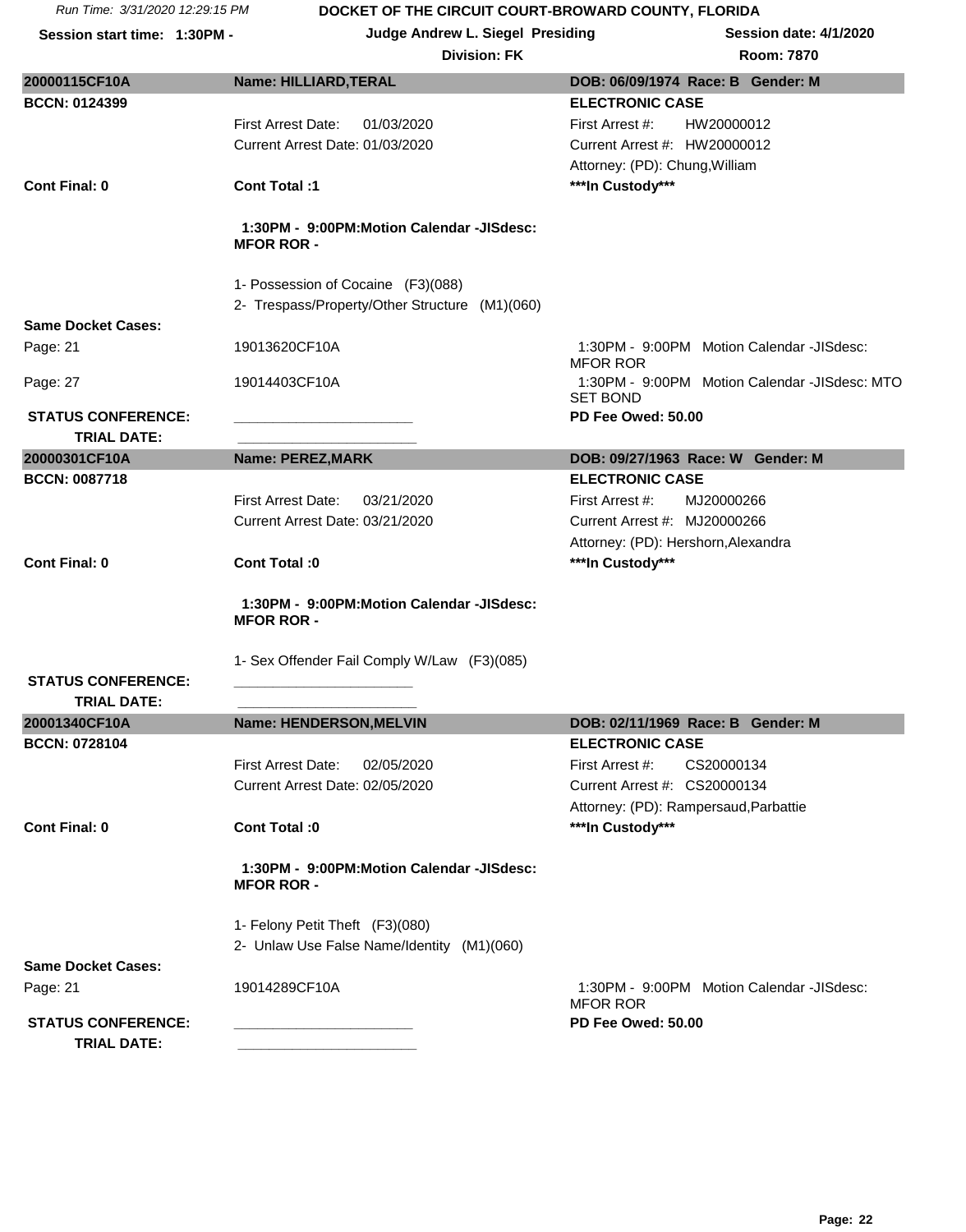|  | Run Time: 3/31/2020 12:29:15 PM |
|--|---------------------------------|

| Session start time: 1:30PM - | Judge Andrew L. Siegel Presiding                               |                                                              | <b>Session date: 4/1/2020</b> |
|------------------------------|----------------------------------------------------------------|--------------------------------------------------------------|-------------------------------|
|                              | <b>Division: FK</b>                                            |                                                              | Room: 7870                    |
| 20001434CF10A                | <b>Name: HENDERSON, MELVIN</b>                                 | DOB: 02/11/1969 Race: B Gender: M                            |                               |
| <b>BCCN: 0728104</b>         |                                                                | <b>ELECTRONIC CASE</b>                                       |                               |
|                              | <b>First Arrest Date:</b><br>02/06/2020                        | CS20000134<br>First Arrest #:                                |                               |
|                              | Current Arrest Date: 02/06/2020                                | Current Arrest #: CS20000134                                 |                               |
|                              |                                                                | Attorney: (PD): Rampersaud, Parbattie                        |                               |
| <b>Cont Final: 0</b>         | Cont Total: 0                                                  | ***In Custody***                                             |                               |
|                              | 1:30PM - 9:00PM:Motion Calendar -JISdesc:<br><b>MFOR ROR -</b> |                                                              |                               |
|                              | 1- Felony Petit Theft (F3)(080)                                |                                                              |                               |
| <b>STATUS CONFERENCE:</b>    |                                                                | PD Fee Owed: 50.00                                           |                               |
| <b>TRIAL DATE:</b>           |                                                                |                                                              |                               |
| 20003143CF10A                | <b>Name: MARTINEAU, PIERRE</b>                                 | DOB: 07/28/1989 Race: B Gender: M                            |                               |
| <b>BCCN: 0823553</b>         |                                                                | <b>ELECTRONIC CASE</b>                                       |                               |
|                              | <b>First Arrest Date:</b><br>03/23/2020                        | First Arrest #:<br>OP20000183                                |                               |
|                              | Current Arrest Date: 03/23/2020                                | Current Arrest #: OP20000183                                 |                               |
|                              |                                                                | Attorney: (PD): Moldof, Meeghan                              |                               |
| Cont Final: 0                | Cont Total: 0                                                  | ***In Custody***                                             |                               |
|                              | 1:30PM - 9:00PM:Motion Calendar -JISdesc:<br><b>MFOR ROR -</b> |                                                              |                               |
| <b>STATUS CONFERENCE:</b>    |                                                                |                                                              |                               |
| <b>TRIAL DATE:</b>           |                                                                |                                                              |                               |
| 18001191CF10A                | Name: JOSEPH, ANDRE                                            | DOB: 11/22/1985 Race: B Gender: M                            |                               |
| <b>BCCN: 0663120</b>         | <b>First Arrest Date:</b><br>01/30/2018                        | <b>ELECTRONIC CASE</b><br>First Arrest #:<br>FL18000409      |                               |
|                              | Current Arrest Date: 04/19/2019                                | Current Arrest #: FL19001870                                 |                               |
|                              |                                                                | Attorney: (PD): Ros, Meritxell                               |                               |
| <b>Cont Final: 0</b>         | <b>Cont Total:2</b>                                            | ***In Custody***                                             |                               |
|                              |                                                                |                                                              |                               |
|                              | 1:30PM - 9:00PM:Motion Calendar -JISdesc:<br>mfor ROR on VOP - |                                                              |                               |
|                              | 1- Grand Theft (Motor Vehicle) (F3)(080)                       |                                                              |                               |
| <b>Same Docket Cases:</b>    |                                                                |                                                              |                               |
| Page: 24                     | 19005078CF10A                                                  | 1:30PM - 9:00PM Motion Calendar -JISdesc:<br>MFOR ROR OR PTR |                               |
| Page: 19                     | 19007496CF10A                                                  | 1:30PM - 9:00PM Motion Calendar -JISdesc:<br><b>MFOR ROR</b> |                               |
| <b>STATUS CONFERENCE:</b>    |                                                                | PD Fee Owed: 50.00                                           |                               |
| <b>TRIAL DATE:</b>           |                                                                |                                                              |                               |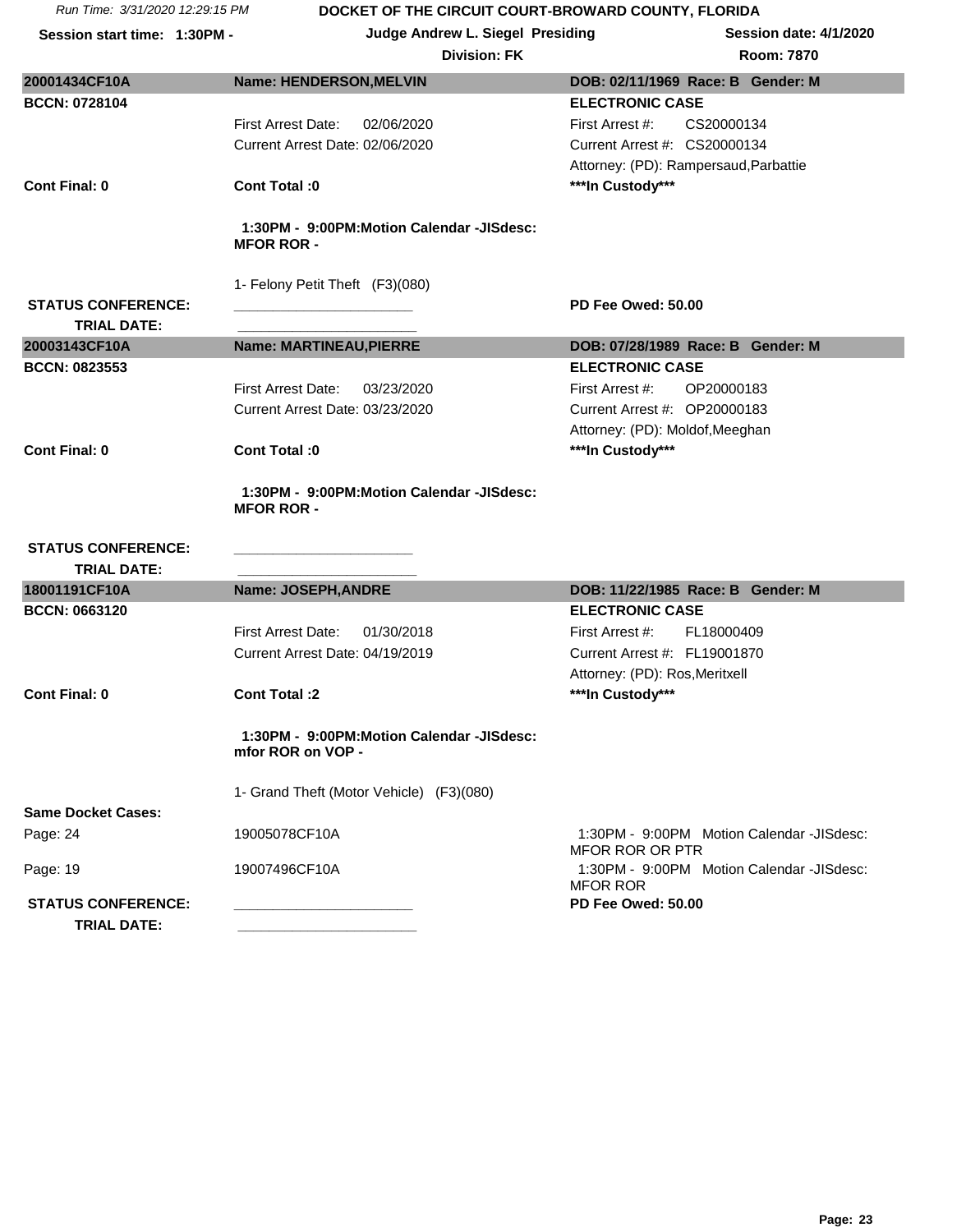|                                 | <b>Division: FK</b>                                                           | <b>Room: 7870</b>                                            |
|---------------------------------|-------------------------------------------------------------------------------|--------------------------------------------------------------|
| 18011468CF10A                   | <b>Name: CROSS, MARTAVIS</b>                                                  | DOB: 10/25/1995 Race: B Gender: M                            |
| <b>BCCN: 0872814</b>            |                                                                               | <b>ELECTRONIC CASE</b>                                       |
|                                 | 09/18/2018<br>First Arrest Date:                                              | First Arrest #:<br>LH18000711                                |
|                                 | Current Arrest Date: 09/18/2018                                               | Current Arrest #: LH18000711                                 |
|                                 |                                                                               | Attorney: (ATTY): Earley, Kaysia                             |
| <b>Cont Final: 0</b>            | Cont Total :2                                                                 | ***In Custody***                                             |
|                                 | 1:30PM - 9:00PM:Motion Calendar -JISdesc:<br><b>MFOR ROR OR GPS MONITOR -</b> |                                                              |
|                                 | 1- Grand Theft in the 3rd Degree (F3)(080)                                    |                                                              |
|                                 | 2- Burglary Conveyance Unoccup (F3)(080)                                      |                                                              |
| <b>STATUS CONFERENCE:</b>       |                                                                               | PD Fee Owed: 50.00                                           |
| <b>TRIAL DATE:</b>              |                                                                               |                                                              |
| 19005078CF10A                   | Name: JOSEPH, ANDRE                                                           | DOB: 11/22/1985 Race: B Gender: M                            |
| <b>BCCN: 0663120</b>            |                                                                               | <b>ELECTRONIC CASE</b>                                       |
|                                 | First Arrest Date:<br>04/19/2019                                              | First Arrest #:<br>FL19001870                                |
|                                 | Current Arrest Date: 04/19/2019                                               | Current Arrest #: FL19001870                                 |
|                                 |                                                                               | Attorney: (PD): Ros, Meritxell                               |
| <b>Cont Final: 0</b>            | Cont Total: 3                                                                 | ***In Custody***                                             |
|                                 | 1:30PM - 9:00PM:Motion Calendar -JISdesc:<br><b>MFOR ROR OR PTR -</b>         |                                                              |
|                                 | 1- Felony Petit Theft (F3)(080)                                               |                                                              |
| <b>Prob/Comm Control Cases:</b> |                                                                               |                                                              |
|                                 | 18001191CF10A                                                                 |                                                              |
| <b>Same Docket Cases:</b>       |                                                                               |                                                              |
| Page: 23                        | 18001191CF10A                                                                 | 1:30PM - 9:00PM Motion Calendar -JISdesc: mfor<br>ROR on VOP |
| Page: 19                        | 19007496CF10A                                                                 | 1:30PM - 9:00PM Motion Calendar -JISdesc:<br><b>MFOR ROR</b> |
| <b>STATUS CONFERENCE:</b>       |                                                                               | PD Fee Owed: 50.00                                           |
| <b>TRIAL DATE:</b>              |                                                                               |                                                              |
| 19007979CF10A                   | <b>Name: STONE, TIFFANY</b>                                                   | DOB: 06/24/1986 Race: W Gender: F                            |
| <b>BCCN: 0914033</b>            |                                                                               | <b>ELECTRONIC CASE</b>                                       |
|                                 | <b>First Arrest Date:</b><br>06/23/2019                                       | First Arrest #:<br>FL19002995                                |
|                                 | Current Arrest Date: 03/06/2020                                               | Current Arrest #: BS20000807                                 |
|                                 |                                                                               | Attorney: (PD): Rampersaud, Parbattie                        |
| <b>Cont Final: 0</b>            | Cont Total :0                                                                 | ***In Custody***                                             |
|                                 | 1:30PM - 9:00PM:Motion Calendar -JISdesc:<br><b>MFOR ROR OR REDUCE BOND -</b> |                                                              |
|                                 | 1- Possession of Cocaine (F3)(088)                                            |                                                              |
|                                 | 2- Possess Drug Paraphernalia (M1)(068)                                       |                                                              |
| <b>STATUS CONFERENCE:</b>       |                                                                               | PD Fee Owed: 50.00                                           |
| <b>TRIAL DATE:</b>              |                                                                               |                                                              |
|                                 |                                                                               |                                                              |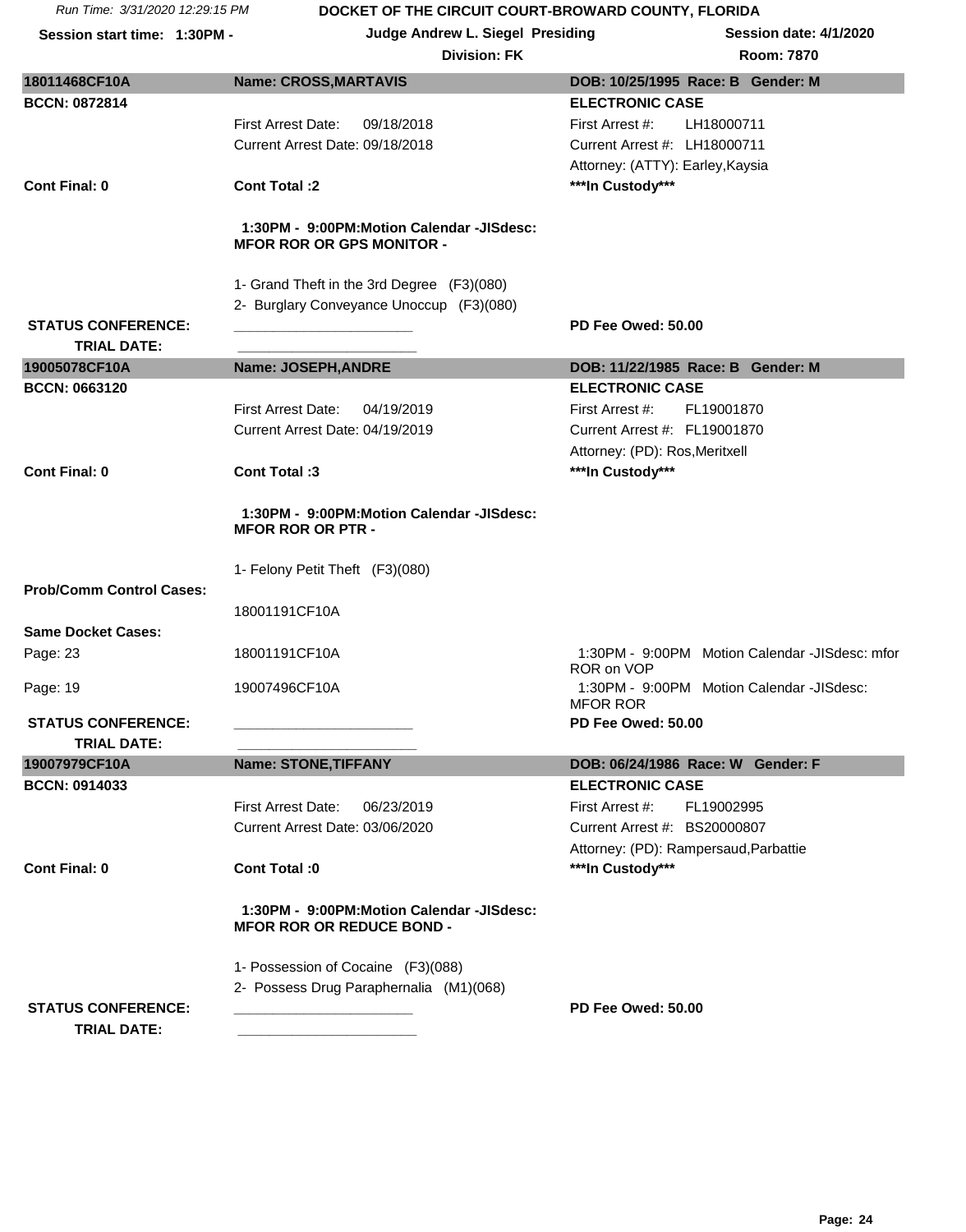**Session start time: 1:30PM - Judge Andrew L. Siegel Presiding Session date: 4/1/2020**

#### **Division: FK Room: 7870**

| 19002387CF10A             | <b>Name: DIAZ, RUBEN</b>                                           | DOB: 02/06/1969 Race: W Gender: M                                |
|---------------------------|--------------------------------------------------------------------|------------------------------------------------------------------|
| <b>BCCN: 0670082</b>      |                                                                    | <b>ELECTRONIC CASE</b>                                           |
|                           | <b>First Arrest Date:</b><br>02/19/2019                            | First Arrest #:<br>LL19000085                                    |
|                           | Current Arrest Date: 02/27/2020                                    | Current Arrest #: PB20000461                                     |
|                           |                                                                    |                                                                  |
|                           |                                                                    | Attorney: (PD): Quackenbush, Pieter                              |
| <b>Cont Final: 0</b>      | Cont Total:1                                                       | ***In Custody***                                                 |
|                           | 1:30PM - 9:00PM:Motion Calendar -JISdesc:<br><b>MTO DISMISS -</b>  |                                                                  |
|                           | 1- Burglary Dwelling Occupied (F2)(080)                            |                                                                  |
|                           | 2- Petit Theft (M2)(060)                                           |                                                                  |
| <b>Same Docket Cases:</b> |                                                                    |                                                                  |
|                           | 18008031CF10A                                                      | 1:30PM - 9:00PM Motion Calendar -JISdesc:                        |
| Page: 13                  |                                                                    | <b>MFOR RELEASE</b>                                              |
| Page: 15                  | 19004147CF10A                                                      | 1:30PM - 9:00PM Motion Calendar -JISdesc:<br><b>MFOR RELEASE</b> |
| <b>STATUS CONFERENCE:</b> |                                                                    | PD Fee Owed: 50.00                                               |
| <b>TRIAL DATE:</b>        |                                                                    |                                                                  |
| 18002715CF10A             | <b>Name: FROST, TIMOTHY</b>                                        | DOB: 10/08/1959 Race: B Gender: M                                |
| <b>BCCN: 0187921</b>      |                                                                    | <b>ELECTRONIC CASE</b>                                           |
|                           | <b>First Arrest Date:</b><br>03/04/2018                            | First Arrest #:<br>FL18000962                                    |
|                           | Current Arrest Date: 09/19/2019                                    | Current Arrest #: BS19003579                                     |
|                           |                                                                    | Attorney: (PD): Chung, William                                   |
| <b>Cont Final: 0</b>      | <b>Cont Total:5</b>                                                | ***In Custody***                                                 |
|                           | 1:30PM - 9:00PM:Motion Calendar -JISdesc:<br><b>MTO SET BOND -</b> |                                                                  |
|                           | 1- Possession of Cocaine (F3)(088)                                 |                                                                  |
|                           | 2- Tampering With Physical Evidence (F3)(080)                      |                                                                  |
| <b>STATUS CONFERENCE:</b> |                                                                    | PD Fee Owed: 50.00                                               |
| <b>TRIAL DATE:</b>        |                                                                    |                                                                  |
| 18007497CF10A             | <b>Name: FULLER, TONY</b>                                          | DOB: 04/22/1980 Race: B Gender: M                                |
| <b>BCCN: 0215597</b>      | *** CAPIAS ***                                                     | <b>ELECTRONIC CASE</b>                                           |
|                           | <b>First Arrest Date:</b><br>06/23/2018                            | First Arrest #:<br>BS18002546                                    |
|                           | Current Arrest Date: 01/13/2020                                    | Current Arrest #: FL20000206                                     |
|                           |                                                                    | Attorney: (PD): Chung, William                                   |
| <b>Cont Final: 0</b>      | Cont Total:6                                                       | ***In Custody***                                                 |
|                           | 1:30PM - 9:00PM:Motion Calendar -JISdesc:<br><b>MTO SET BOND -</b> |                                                                  |
|                           | 1- Battery on Law Enforc Officer (F3)(084)                         |                                                                  |
|                           | 2- Resist Officer w/Violence (F3)(080)                             |                                                                  |
| <b>STATUS CONFERENCE:</b> |                                                                    | PD Fee Owed: 50.00                                               |
|                           |                                                                    |                                                                  |
| <b>TRIAL DATE:</b>        |                                                                    |                                                                  |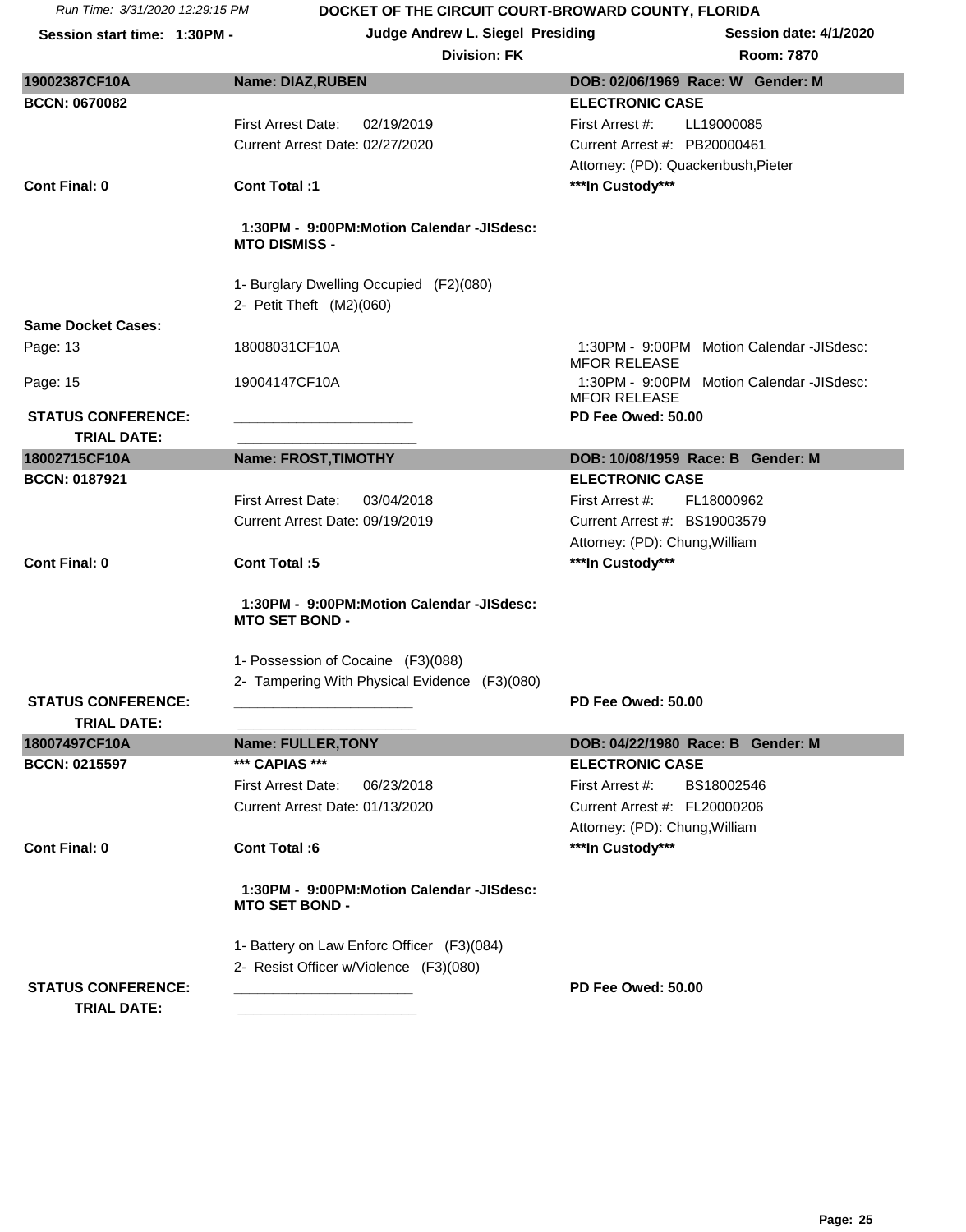| Session start time: 1:30PM - | Judge Andrew L. Siegel Presiding                                   | <b>Session date: 4/1/2020</b>     |
|------------------------------|--------------------------------------------------------------------|-----------------------------------|
|                              | <b>Division: FK</b>                                                | Room: 7870                        |
| 18014730CF10A                | <b>Name: PIMENTEL, RONALD</b>                                      | DOB: 01/06/1992 Race: W Gender: M |
| <b>BCCN: 0801889</b>         |                                                                    | <b>ELECTRONIC CASE</b>            |
|                              | <b>First Arrest Date:</b><br>11/29/2018                            | WM18000582<br>First Arrest #:     |
|                              | Current Arrest Date: 08/28/2019                                    | Current Arrest #: CH19001162      |
|                              |                                                                    | Attorney: (PD): Chung, William    |
| <b>Cont Final: 0</b>         | <b>Cont Total:6</b>                                                | ***In Custody***                  |
|                              | 1:30PM - 9:00PM:Motion Calendar -JISdesc:<br><b>MTO SET BOND -</b> |                                   |
|                              | 1- Robbery Sudd Snatch No Weapon (F3)(080)                         |                                   |
|                              | 2- Criminal Mischief Damage <\$200 (M2)(060)                       |                                   |
| <b>STATUS CONFERENCE:</b>    |                                                                    | <b>PD Fee Owed: 50.00</b>         |
| <b>TRIAL DATE:</b>           |                                                                    |                                   |
| 19000739CF10A                | Name: GRANT, SAMUEL                                                | DOB: 03/16/1957 Race: B Gender: M |
| <b>BCCN: 0044573</b>         |                                                                    | <b>ELECTRONIC CASE</b>            |
|                              | First Arrest Date:<br>01/15/2019                                   | First Arrest #:<br>PB19000131     |
|                              | Current Arrest Date: 12/09/2019                                    | Current Arrest #: CH19001580      |
|                              |                                                                    | Attorney: (PD): Chung, William    |
| <b>Cont Final: 0</b>         | <b>Cont Total:5</b>                                                | ***In Custody***                  |
|                              | 1:30PM - 9:00PM:Motion Calendar -JISdesc:<br><b>MTO SET BOND -</b> |                                   |
|                              | 1- Possession of Cocaine (F3)(088)                                 |                                   |
|                              | 2- Possession of Drug Paraphernalia (M1)(068)                      |                                   |
|                              | 3- Fnt St Pass/Ovr 18/Stbelt (0)(003)                              |                                   |
| <b>STATUS CONFERENCE:</b>    |                                                                    | PD Fee Owed: 50.00                |
| <b>TRIAL DATE:</b>           |                                                                    |                                   |
| 19011390CF10A                | Name: BAKER, RODEREK                                               | DOB: 05/10/2001 Race: B Gender: M |
| <b>BCCN: 0917543</b>         |                                                                    | <b>ELECTRONIC CASE</b>            |
|                              | First Arrest Date:<br>09/17/2019                                   | First Arrest #:<br>BS19003527     |
|                              | Current Arrest Date: 01/03/2020                                    | Current Arrest #: BS20000034      |
|                              |                                                                    | Attorney: (PD): Chung, William    |
| <b>Cont Final: 0</b>         | Cont Total :1                                                      | ***In Custody***                  |
|                              | 1:30PM - 9:00PM:Motion Calendar -JISdesc:<br><b>MTO SET BOND -</b> |                                   |
|                              | 1- Grand Theft Auto (F3)(080)                                      |                                   |
| <b>STATUS CONFERENCE:</b>    |                                                                    | PD Fee Owed: 50.00                |
| <b>TRIAL DATE:</b>           |                                                                    |                                   |
|                              |                                                                    |                                   |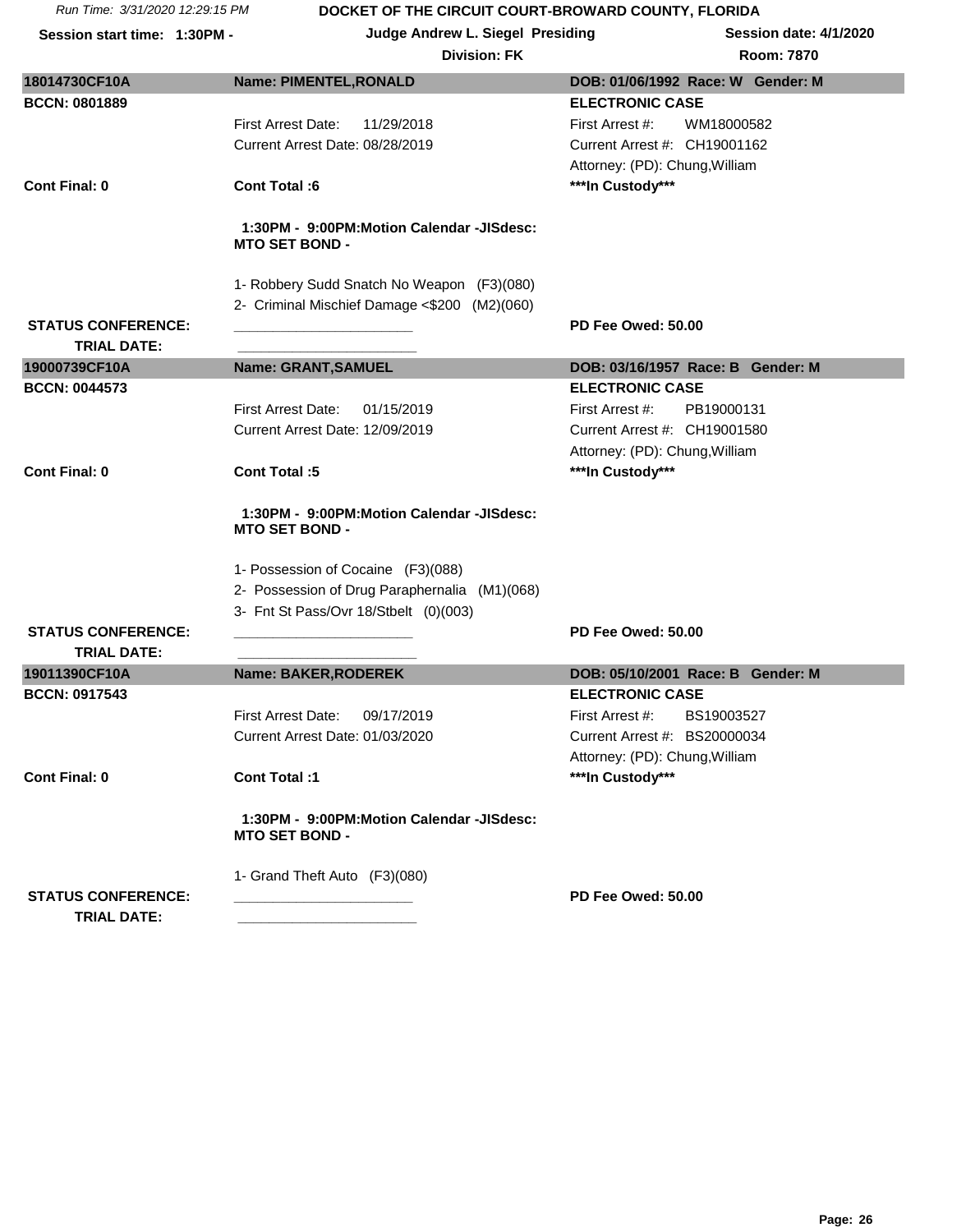**Session start time: 1:30PM - Judge Andrew L. Siegel Presiding Session date: 4/1/2020**

#### **Division: FK**

| 19014403CF10A                                   | Name: HILLIARD, TERAL                                                                | DOB: 06/09/1974 Race: B Gender: M                            |
|-------------------------------------------------|--------------------------------------------------------------------------------------|--------------------------------------------------------------|
| <b>BCCN: 0124399</b>                            |                                                                                      | <b>ELECTRONIC CASE</b>                                       |
|                                                 | <b>First Arrest Date:</b><br>12/06/2019                                              | First Arrest #:<br>HW19002007                                |
|                                                 | Current Arrest Date: 12/06/2019                                                      | Current Arrest #: HW19002007                                 |
|                                                 |                                                                                      | Attorney: (PD): Chung, William                               |
| <b>Cont Final: 0</b>                            | <b>Cont Total:1</b>                                                                  | ***In Custody***                                             |
|                                                 | 1:30PM - 9:00PM:Motion Calendar -JISdesc:<br><b>MTO SET BOND -</b>                   |                                                              |
|                                                 | 1- Possession of Cocaine (F3)(088)<br>2- Possess Cannabis/20 Grams Or Less (M1)(069) |                                                              |
| <b>Same Docket Cases:</b>                       | 3- Trespass Struct/Conveyance (M2)(060)                                              |                                                              |
| Page: 21                                        | 19013620CF10A                                                                        | 1:30PM - 9:00PM Motion Calendar -JISdesc:<br><b>MFOR ROR</b> |
| Page: 22                                        | 20000115CF10A                                                                        | 1:30PM - 9:00PM Motion Calendar -JISdesc:<br><b>MFOR ROR</b> |
| <b>STATUS CONFERENCE:</b>                       |                                                                                      | PD Fee Owed: 50.00                                           |
| <b>TRIAL DATE:</b>                              |                                                                                      |                                                              |
| 20003120CF10A                                   | <b>Name: MCRAE, DESTINY</b>                                                          | DOB: 12/19/2000 Race: B Gender: F                            |
| <b>BCCN: 0926891</b>                            |                                                                                      | <b>ELECTRONIC CASE</b>                                       |
|                                                 | First Arrest Date:<br>03/22/2020                                                     | First Arrest #:<br>DN20000209                                |
|                                                 | Current Arrest Date: 03/22/2020                                                      | Current Arrest #: DN20000209                                 |
|                                                 |                                                                                      | Attorney: (PD): Lopez, Natalie                               |
| <b>Cont Final: 0</b>                            | Cont Total: 0                                                                        | ***In Custody***                                             |
|                                                 | 1:30PM - 9:00PM:Motion Calendar -JISdesc:<br><b>MTO SET BOND NO VOP -</b>            |                                                              |
| <b>STATUS CONFERENCE:</b><br><b>TRIAL DATE:</b> |                                                                                      |                                                              |
| 17000783CF10A                                   | Name: OBRIEN, MICHAEL                                                                | DOB: 01/27/1994 Race: B Gender: M                            |
| <b>BCCN: 0876155</b>                            |                                                                                      | <b>ELECTRONIC CASE</b>                                       |
|                                                 | First Arrest Date:<br>01/20/2017                                                     | First Arrest #:<br>SN17000049                                |
|                                                 | Current Arrest Date: 01/19/2020                                                      | Current Arrest #: SN20000037                                 |
|                                                 |                                                                                      | Attorney: (ATTY): Coffey, Andrew                             |
| <b>Cont Final: 1</b>                            | Cont Total:5                                                                         | ***In Custody***                                             |
|                                                 | 1:30PM - 9:00PM:Motion Calendar -JISdesc:<br><b>RENEWED MTO SET BOND ON VOP -</b>    |                                                              |
| <b>STATUS CONFERENCE:</b>                       | 1- Aggravated Animal Cruelty (F3)(080)                                               | PD Fee Owed: 50.00                                           |
| <b>TRIAL DATE:</b>                              |                                                                                      |                                                              |